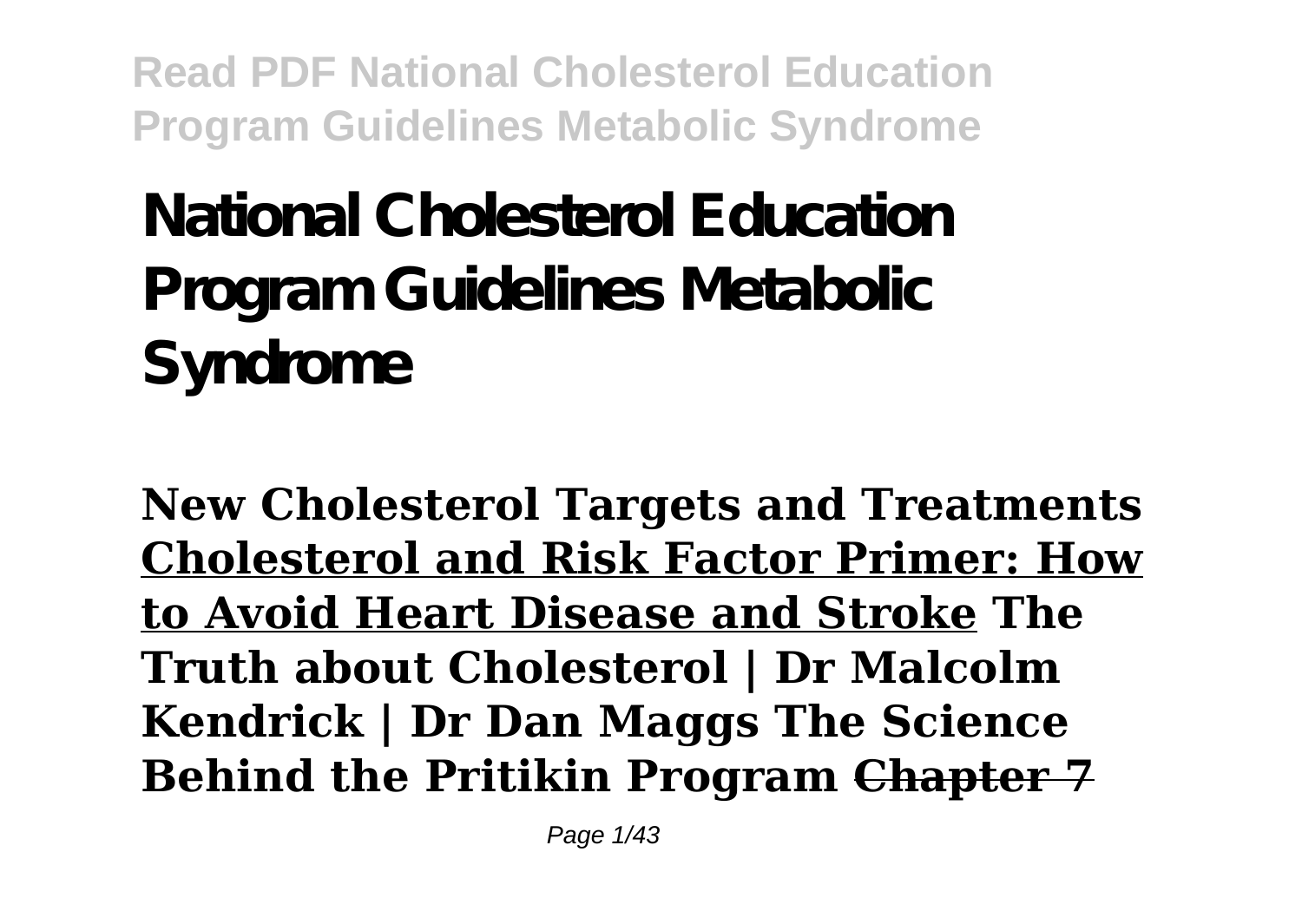**\"Prevent and Reverse Heart Disease\" - (Why Didn't Anyone Tell Me?) How Bad Science and Big Business Created the Obesity Epidemic Is America About to Lose it All? How Bad Science and Big Business Created the Obesity Epidemic (Slides/Audio)** *Prof. Tim Noakes - 'The Cholesterol Hypothesis: 10 Key Ideas that the Diet Dictators Have Hidden...'* **Dr Micheal Eades - Cognitive Dissonance: The scientific evidence for LCHF ignored Nina Teicholz - Red Meat and Health**  Page 2/43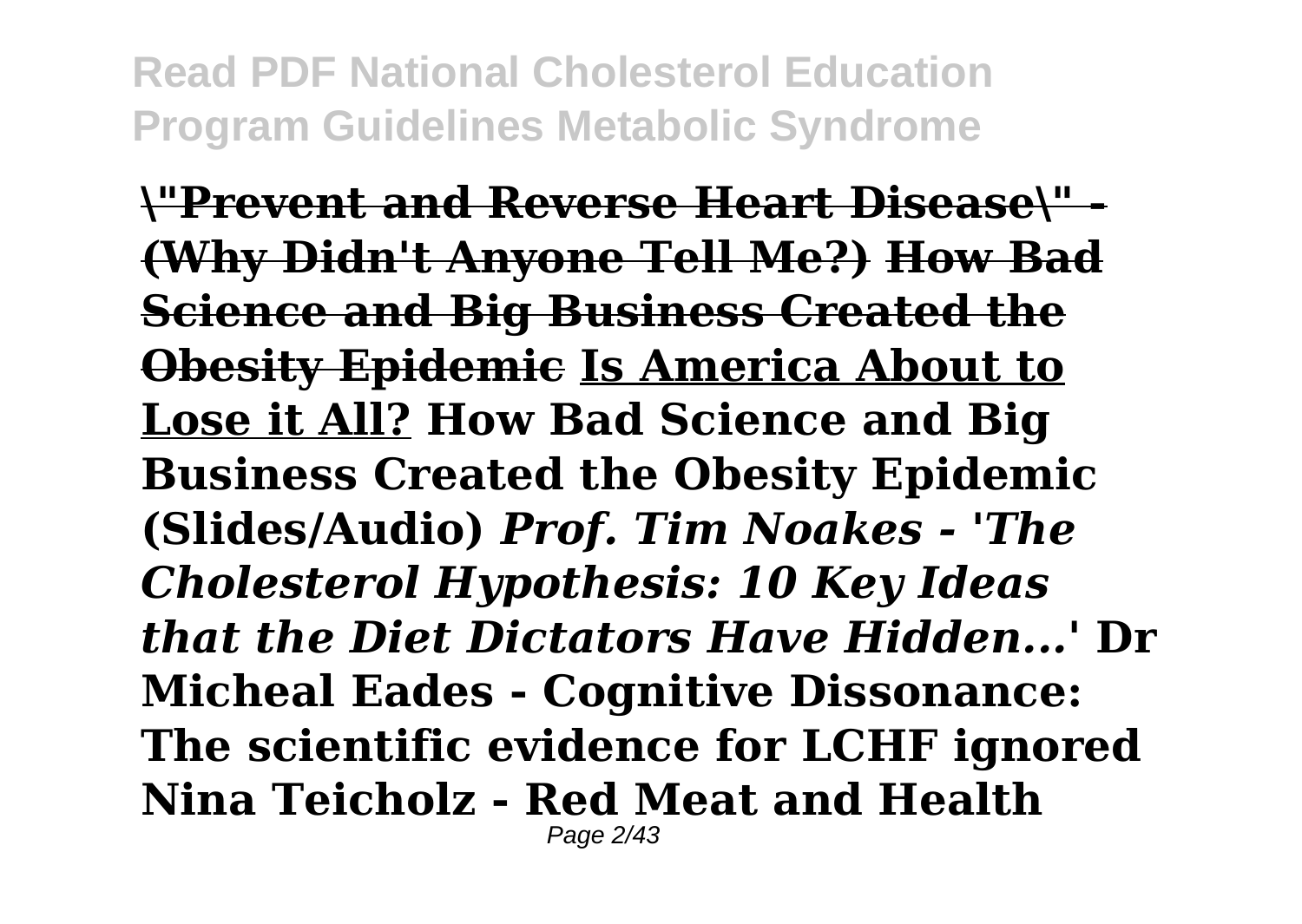**Lifestyle vs Pharmaceutical Medicine Reverse Type 2 Diabetes — How Tina Dropped Her A1c from 10.6% to 5.4% in 90 Days** *Cutting Through the Cholesterol Confusion with Dr. Barnard* **Low-Salt Diet Not Best For You? - Dr. McDougall Stopping Statins: Pt1 - Is it Safe After an Ischemic Stroke? Dr. Caldwell Esselstyn explains healthy nutrition, reversing heart disease Nathan Pritikin: A Casual Conversation with Dr. McDougall Ep 10: Prof Tim Noakes says we don't need** Page 3/43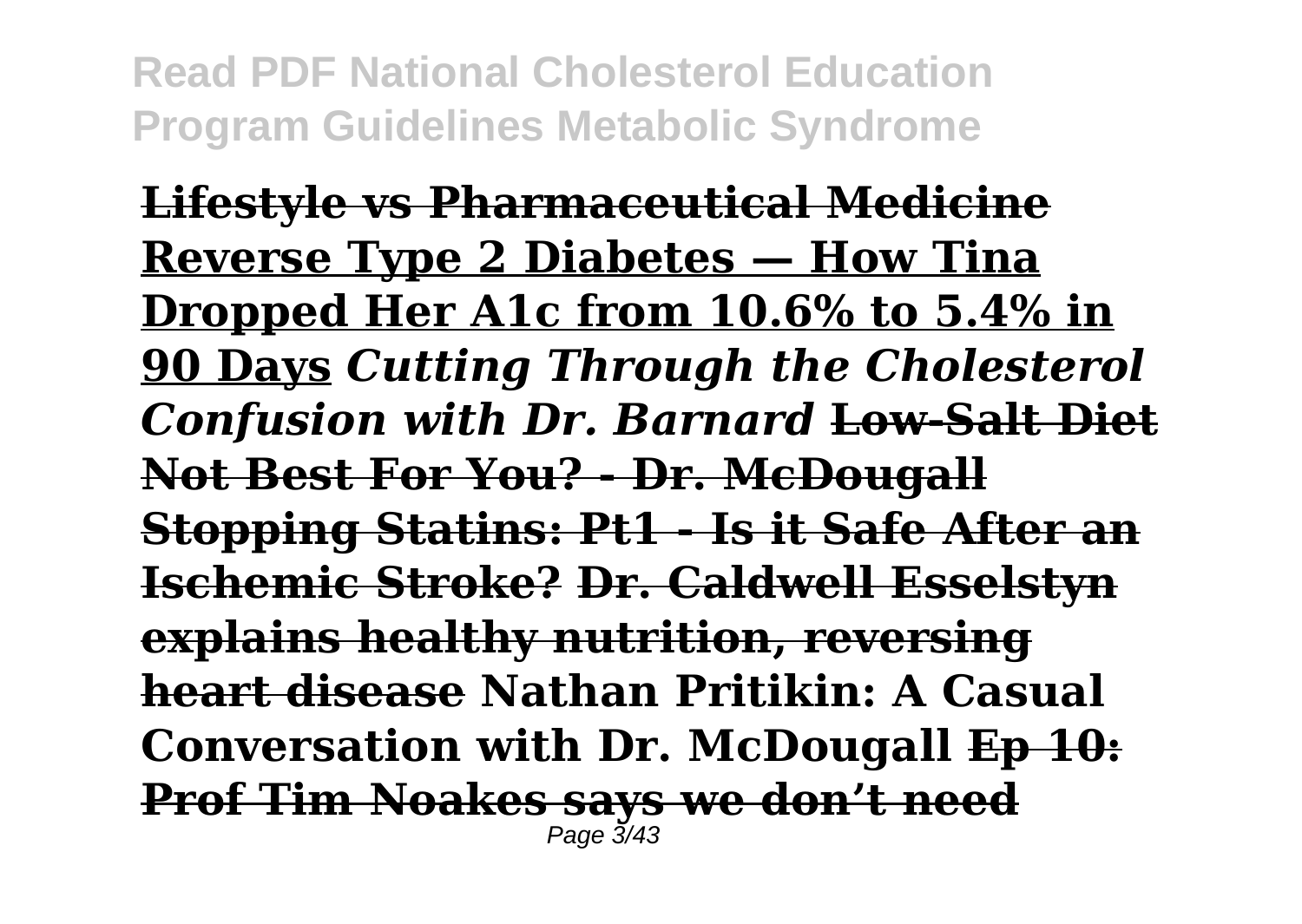#### **carbs or even… vegetables A New Nutritional Approach to Type 2 Diabetes**

**- Dr. Neal Barnard** *'No evidence' high cholesterol causes heart disease, study says Beth Motley, MD: Heart Disease is a Foodborne Illness* **The Cheese Trap, Session 9: The Industry Behind the Addiction \u0026 Cook-Along with Gustavo. Foods for Protecting the Body \u0026 Mind: Dr. Neal Barnard Living for Longevity: The Nutrition Connection - Research on Aging** *Dr. Maryanne Demasi*  $P<sub>2</sub>$ ne  $4/43$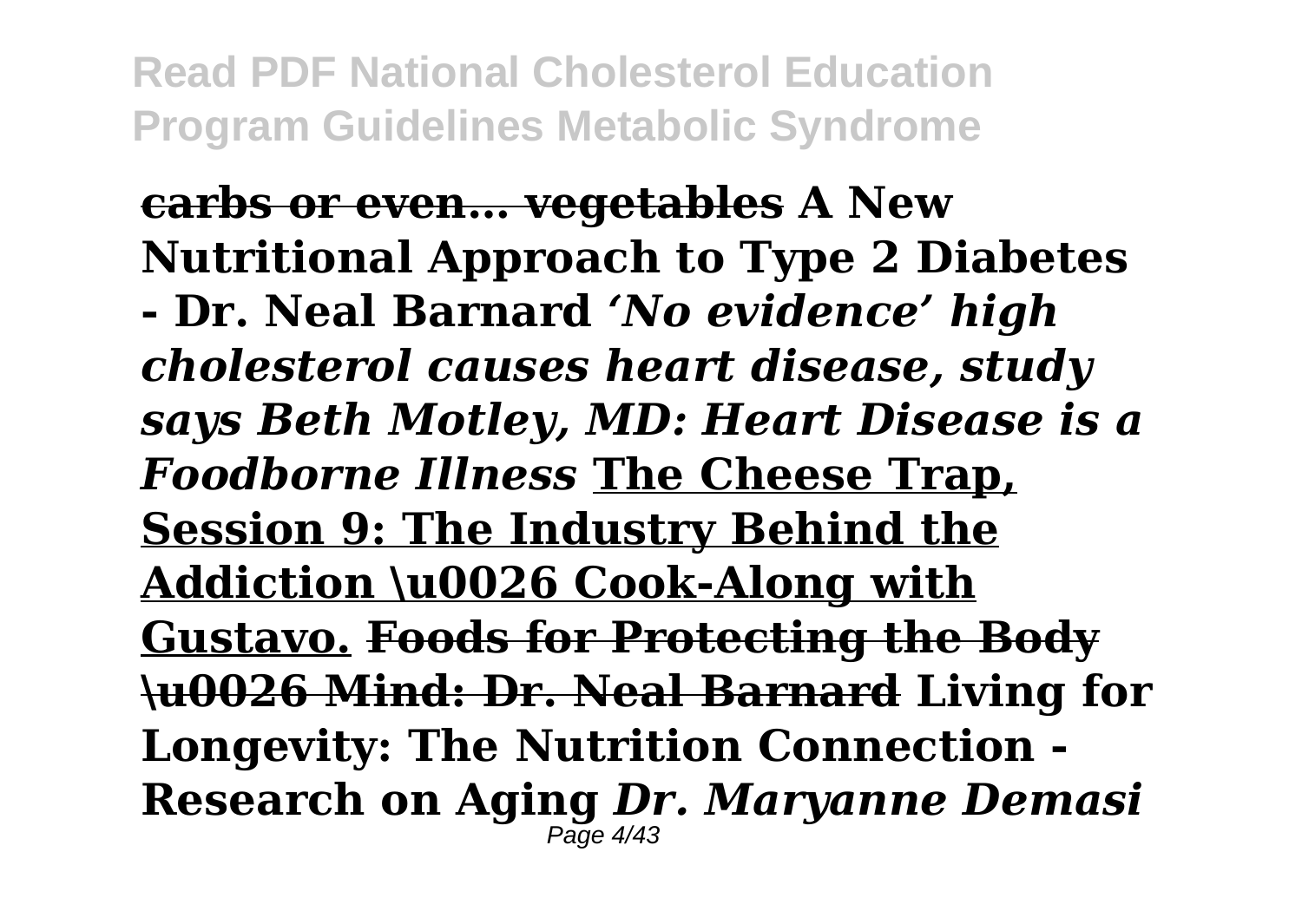*- 'Statin Wars: Have we been misled by the evidence?' Nutrition and Cardiovascular Mortality (Kim Allan Williams, Sr., MD) Jan 5, 2017* **Diabetes Reversal and Weight-loss with Neal Barnard, M.D.***Big Fat Nutrition Policy | Nina Teicholz National Cholesterol Education Program Guidelines* **National Cholesterol Education Program High Blood Cholesterol ATP III Guidelines At-A-Glance Quick Desk** Page 5/43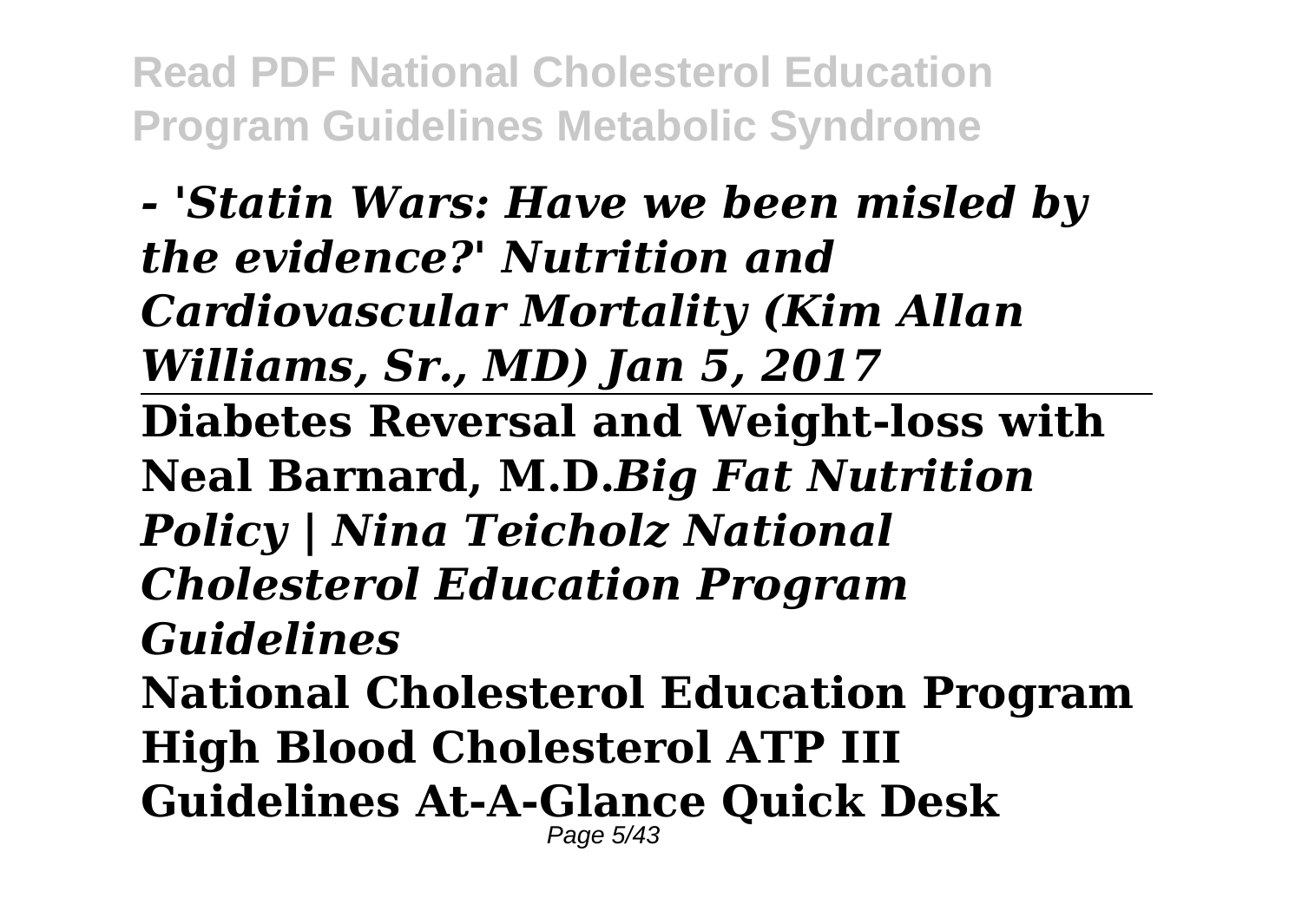**Reference LDL Cholesterol – Primary Target of Therapy <100 Optimal 100-129 Near optimal/above optimal 130-159 Borderline high 160-189 High >190 Very high Total Cholesterol <200 Desirable 200-239 Borderline high >240 High HDL Cholesterol**

*ATP III Guidelines At-A-Glance Quick Desk Reference* **National Cholesterol Education Program (NCEP) Guidelines for Interpretation of** Page 6/43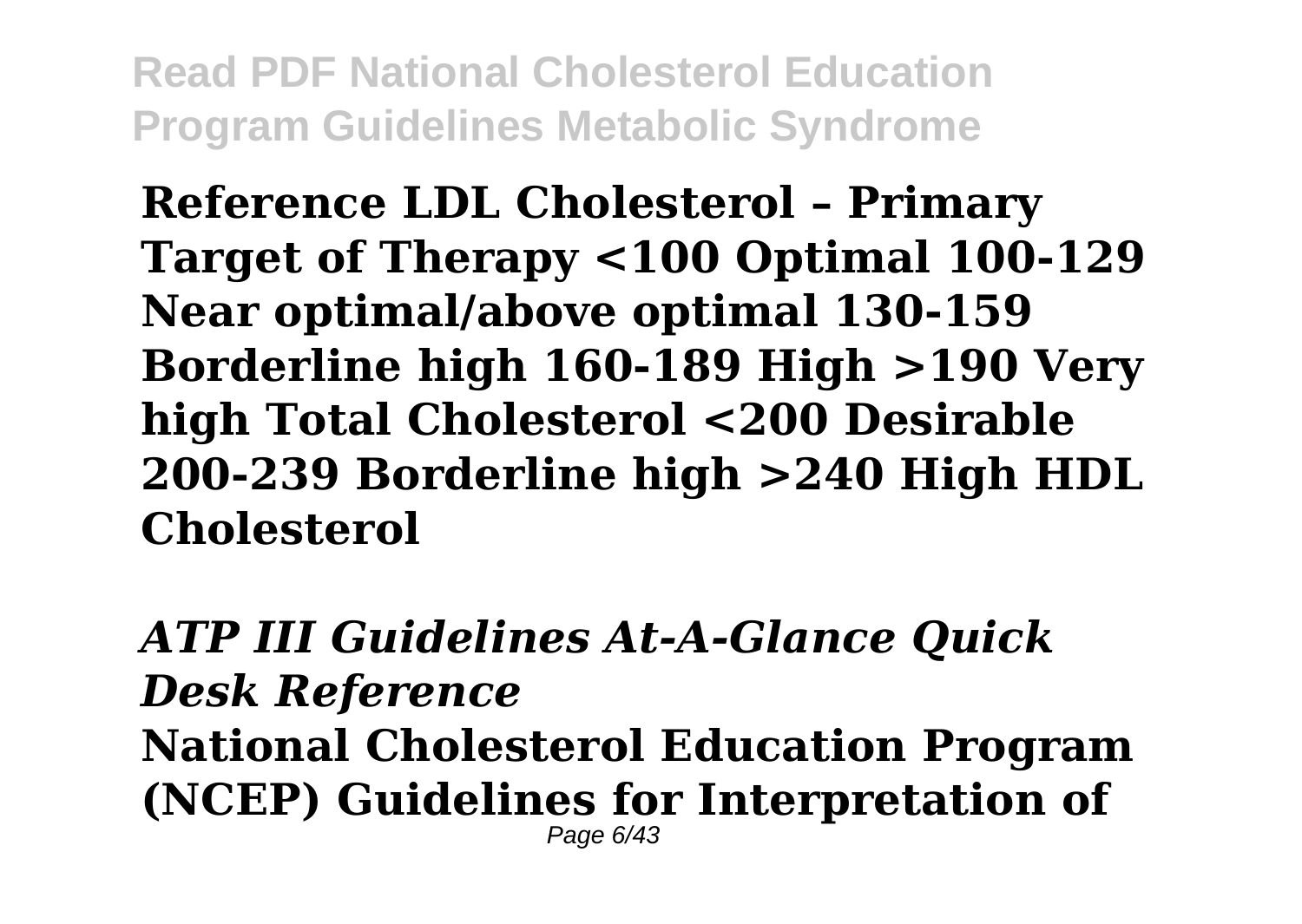## **Lipid Values. Adult Treatment Panel III (2001; updated 2004) 1. Initial classification of risk is based on a fasting lipoprotein profile (total cholesterol, LDL cholesterol, HDL cholesterol, triglycerides). If the testing opportunity is non-fasting, only the total and HDL**

**cholesterol will be useable.**

*National Cholesterol Education Program (NCEP) Guidelines ...* **Treatment of High Blood Cholesterol in** Page 7/43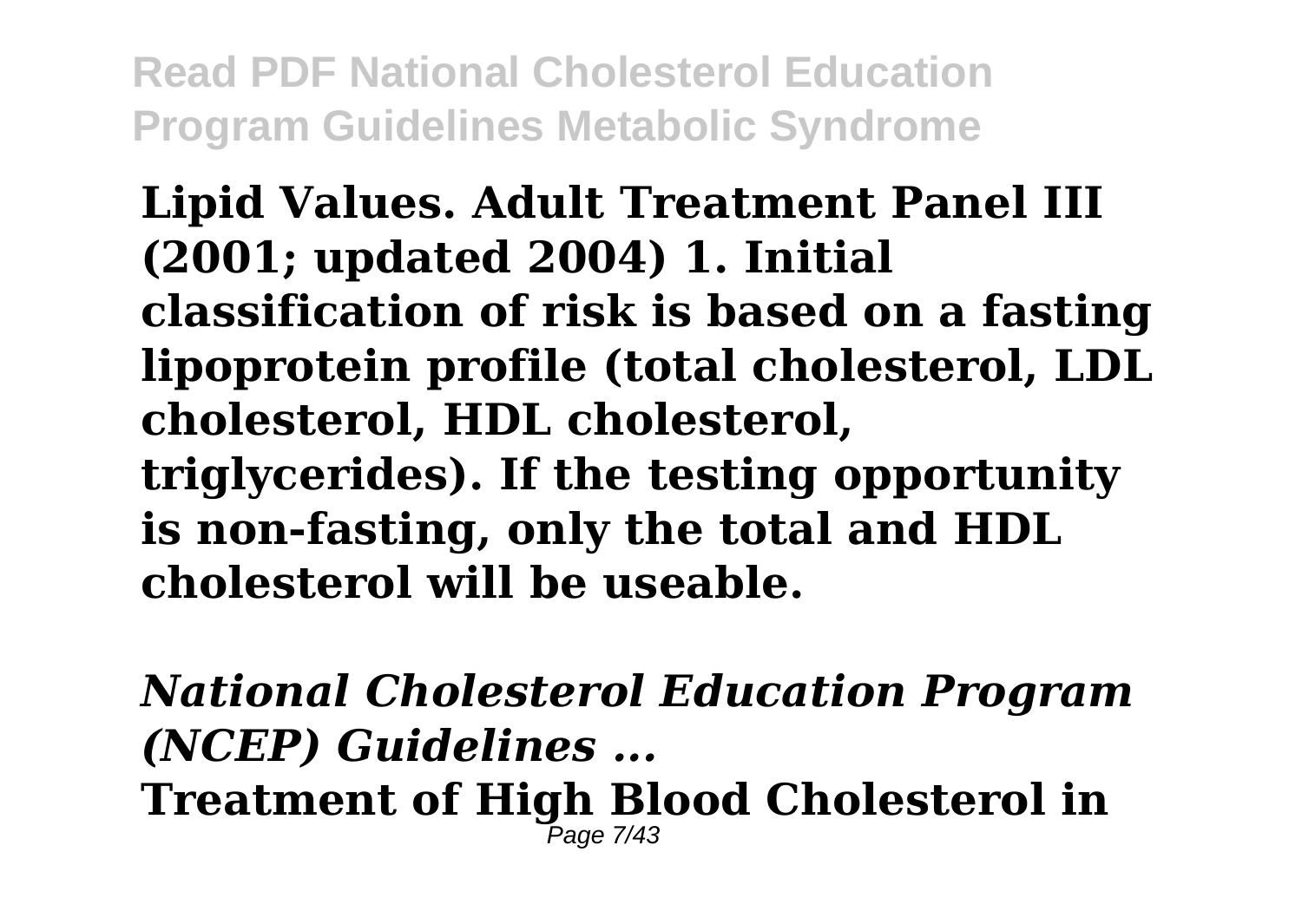**Adults (Adult Treatment Panel III, or ATP III) constitutes the National Cholesterol Education Program's (NCEP's) updated clinical guidelines for cholesterol testing and manage-ment. The full ATP III document is an evidence-based and extensively**

*High Blood Cholesterol Summary - National Heart, Lung, and ...* **Third Report of the Expert Panel on Detection, Evaluation, and Treatment of** Page 8/43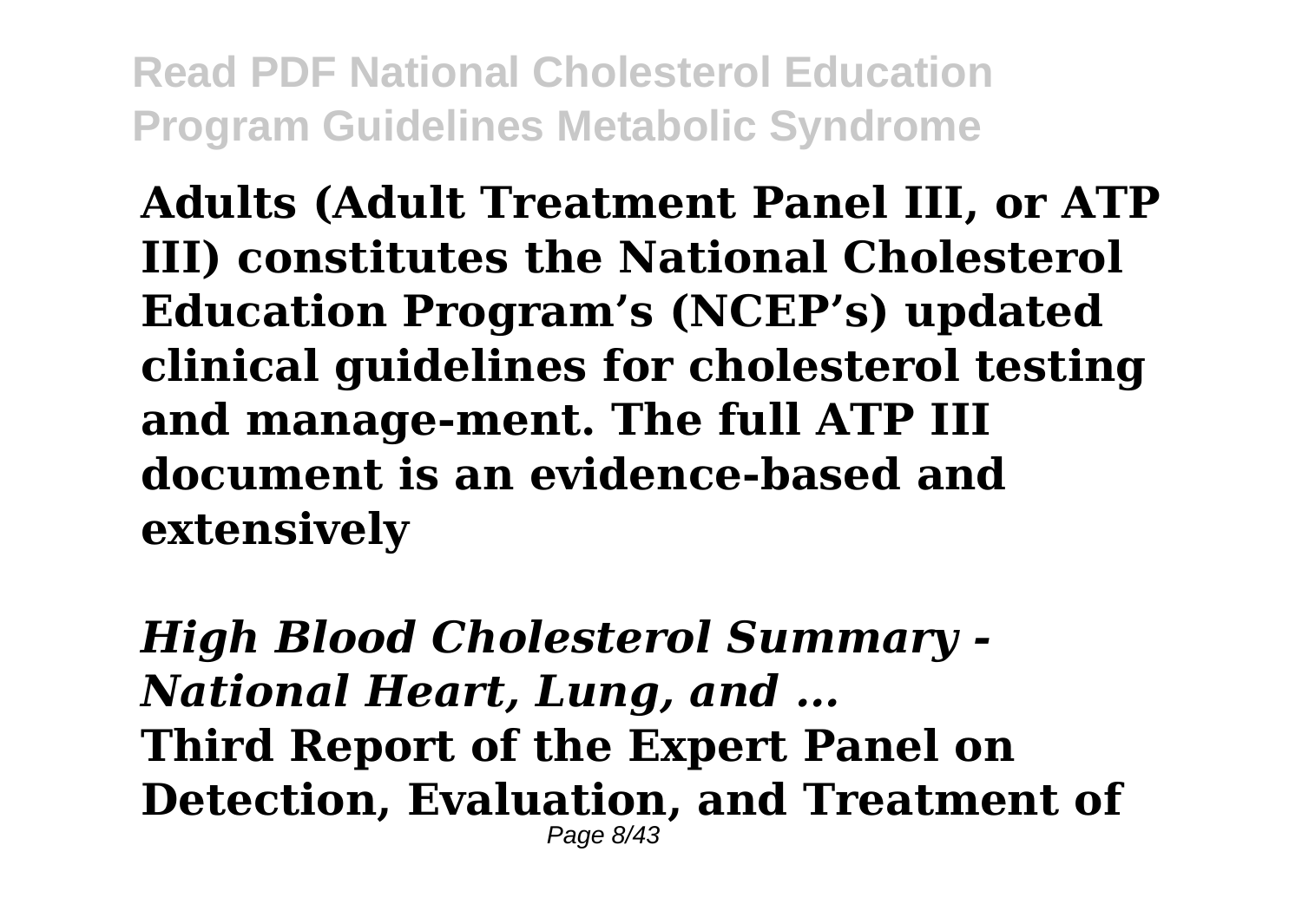**High Blood Cholesterol in Adults (Adult Treatment Panel III, or ATP III) presents the National Cholesterol Education Program (NCEP) updated recommendations on cholesterol testing and management.**

*National Guidelines | National Lipid Association Online* **Background— The guidelines in the Third Report of the National Cholesterol Education Program (NCEP III) include** Page 9/43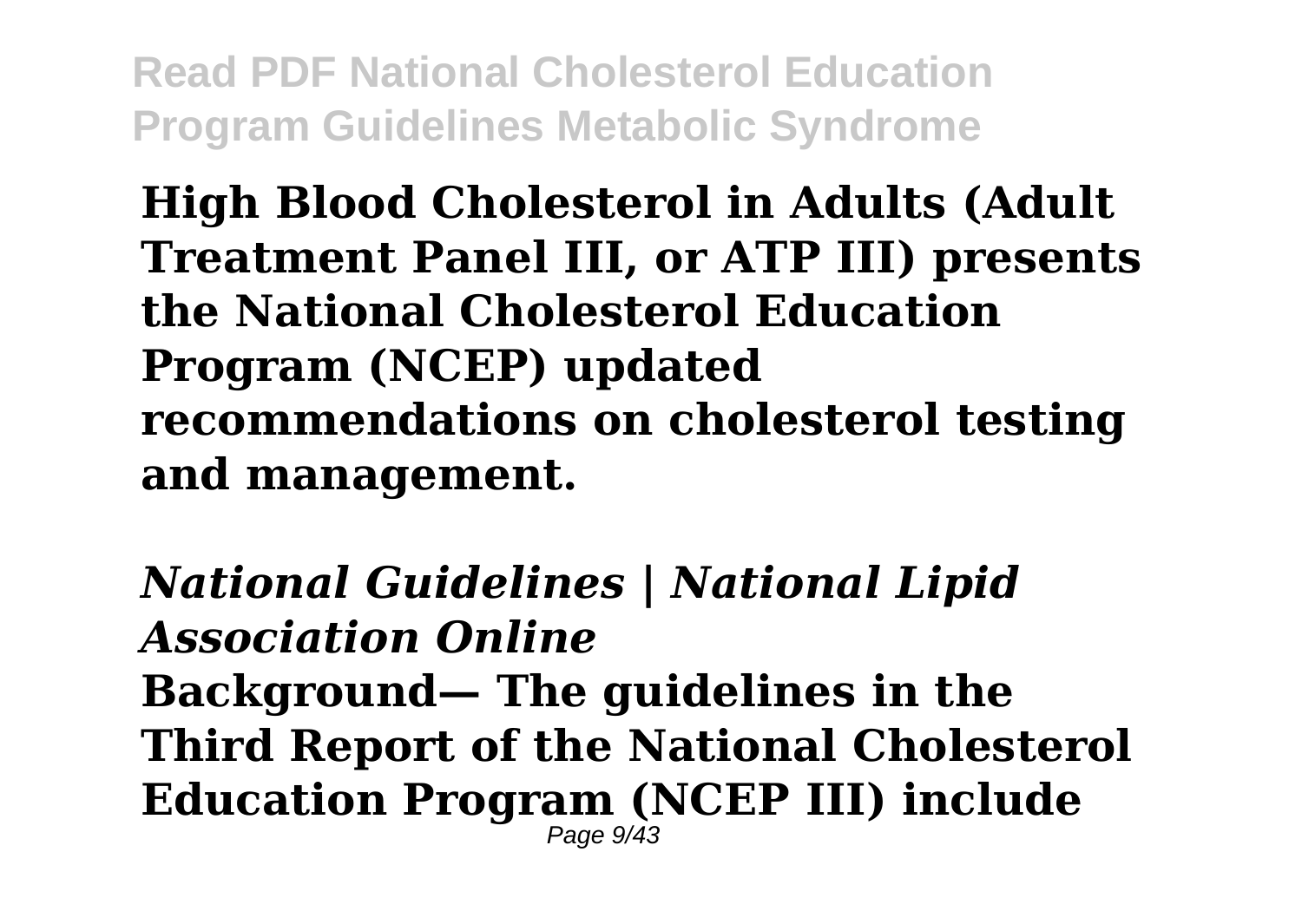**absolute risk and lower LDL cholesterol (LDL-C) levels to assess eligibility for lipid-lowering drug therapy. We studied the impact of these changes on the size, sex, and age distribution of the target US population using data from the Third Annual National Health and Nutrition Survey (NHANES III) (1988 to 1994).**

*New National Cholesterol Education Program III Guidelines ...*

**As a result of this evidence, the National** Page 10/43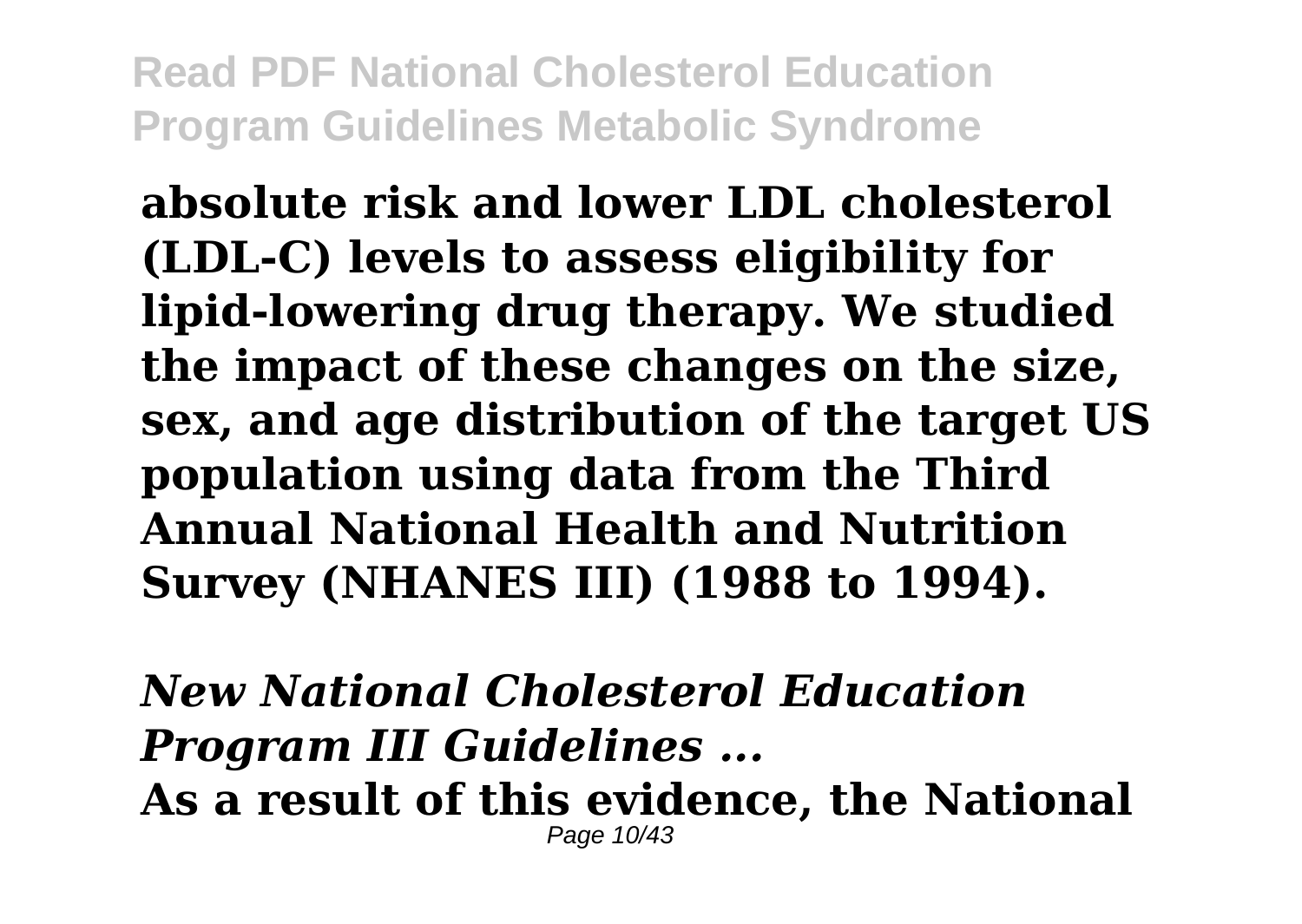**Cholesterol Education Program (NCEP) has developed guidelines for the detection, evaluation, and treatment of high blood cholesterol in adults.**

*The National Cholesterol Education Program Adult Treatment ...* **For adults, the NCEP has defined desirable TG levels as less than 150 mg/dL, mildly elevated levels as 150-199 mg/dL, elevated levels as 200-499 mg/dL, and levels of 500 mg/dL or higher as very** Page 11/43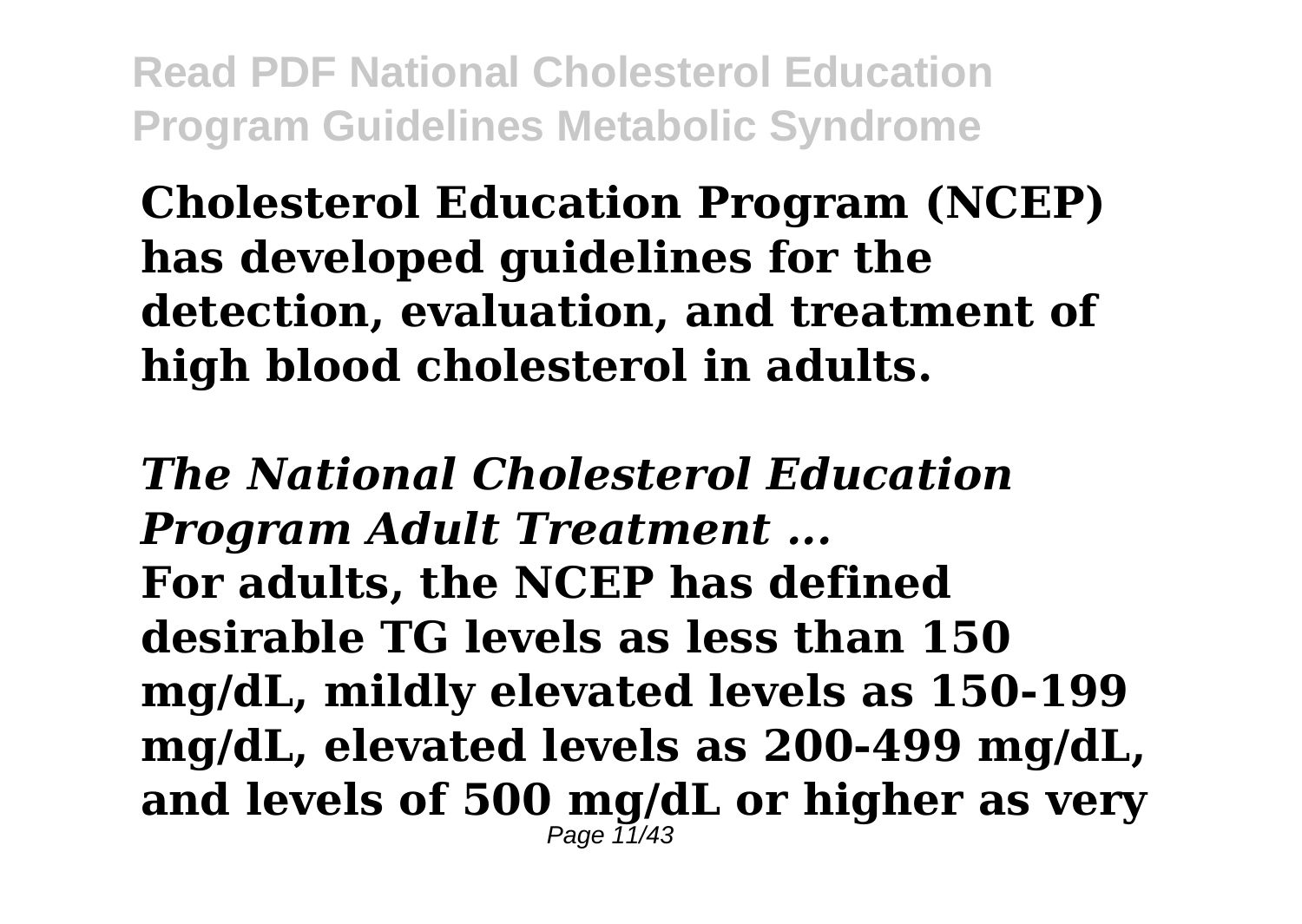**...**

*What is the National Cholesterol Education Program (NCEP)?* **The National Cholesterol Education Program's (NCEP's) Expert Panel on Detection, Evaluation and Treatment of High Blood Cholesterol in Adults creates updated clinical guidelines for testing and management of cholesterol. NCEP periodically updates existing recommendations based on new** Page 12/43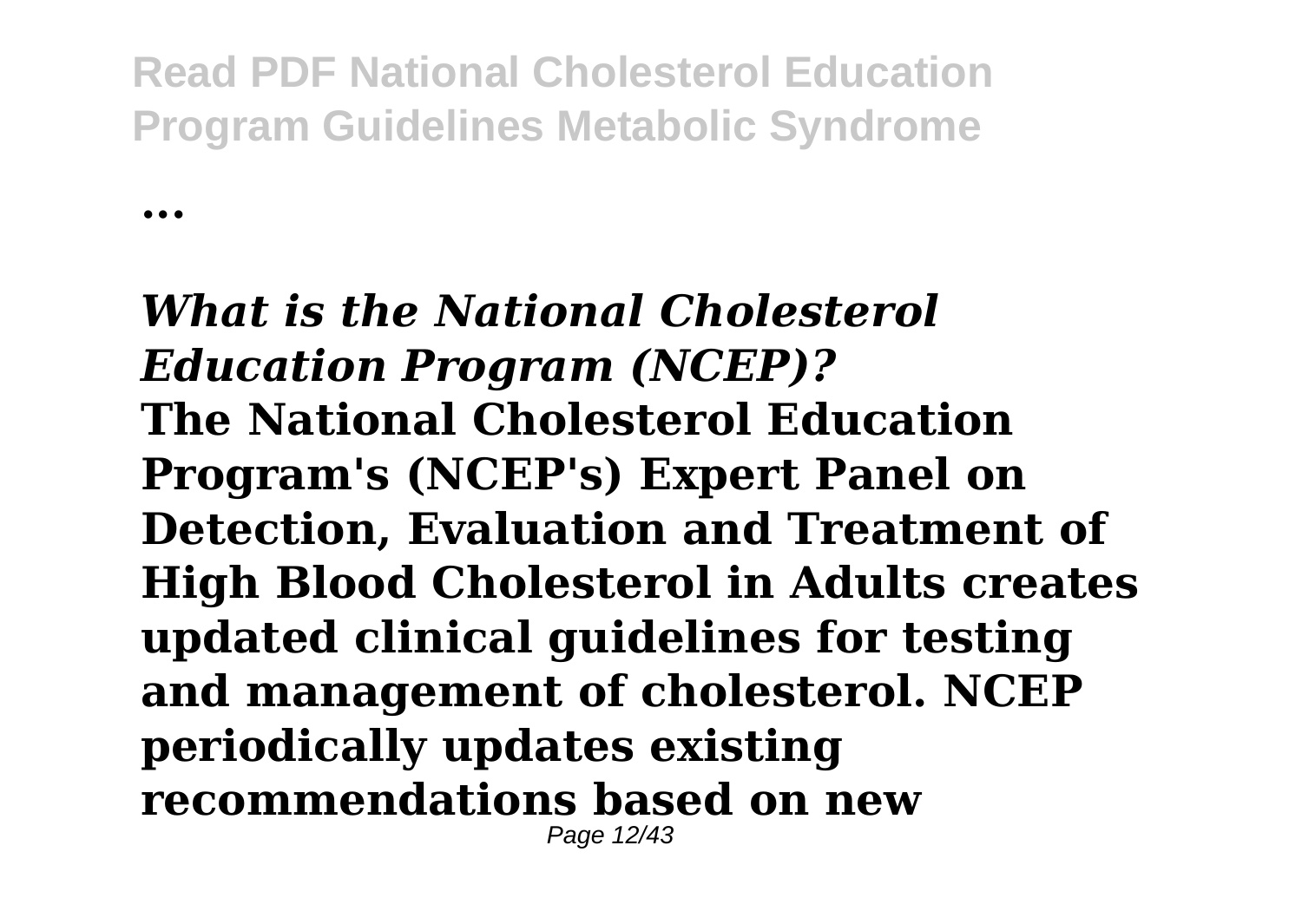### **research.**

### *Cholesterol Guidelines & Heart Health - Cleveland Clinic* **The National Cholesterol Education**

**Program (NCEP) External recommends that adults aged 20 years or older have their cholesterol checked every 5 years. Preventive guidelines for cholesterol screening among young adults differ, but experts agree on the need to screen young adults who have other risk factors** Page 13/43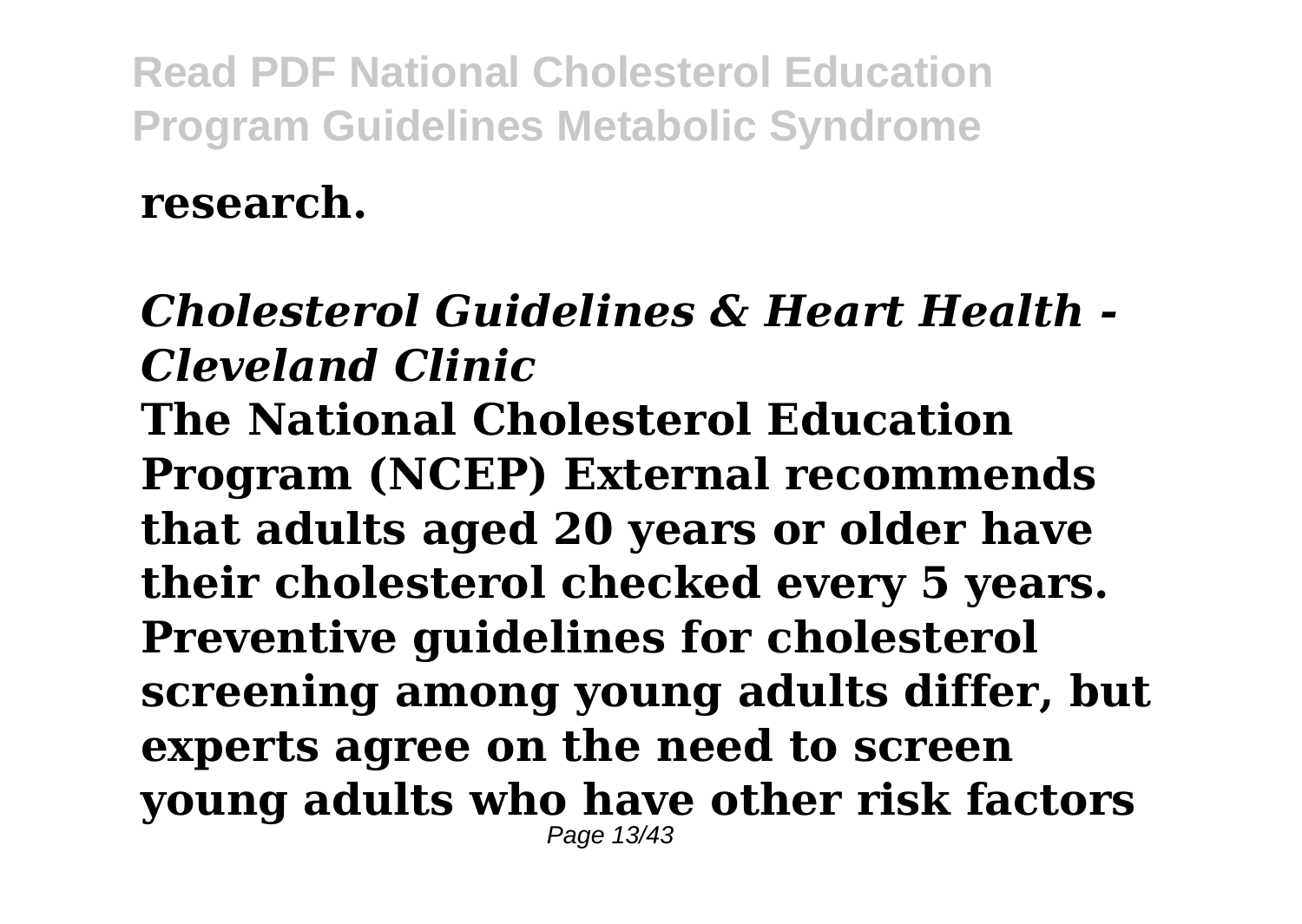## **for coronary heart disease: obesity, smoking, high blood pressure, diabetes, and family history**

*September is National Cholesterol Education Month | cdc.gov* **The National Cholesterol Education Program (NCEP) published a set of guidelines for the testing and the management of high blood cholesterol in adults in the Journal of the American Medical Association (May 16, 2001).** Page 14/43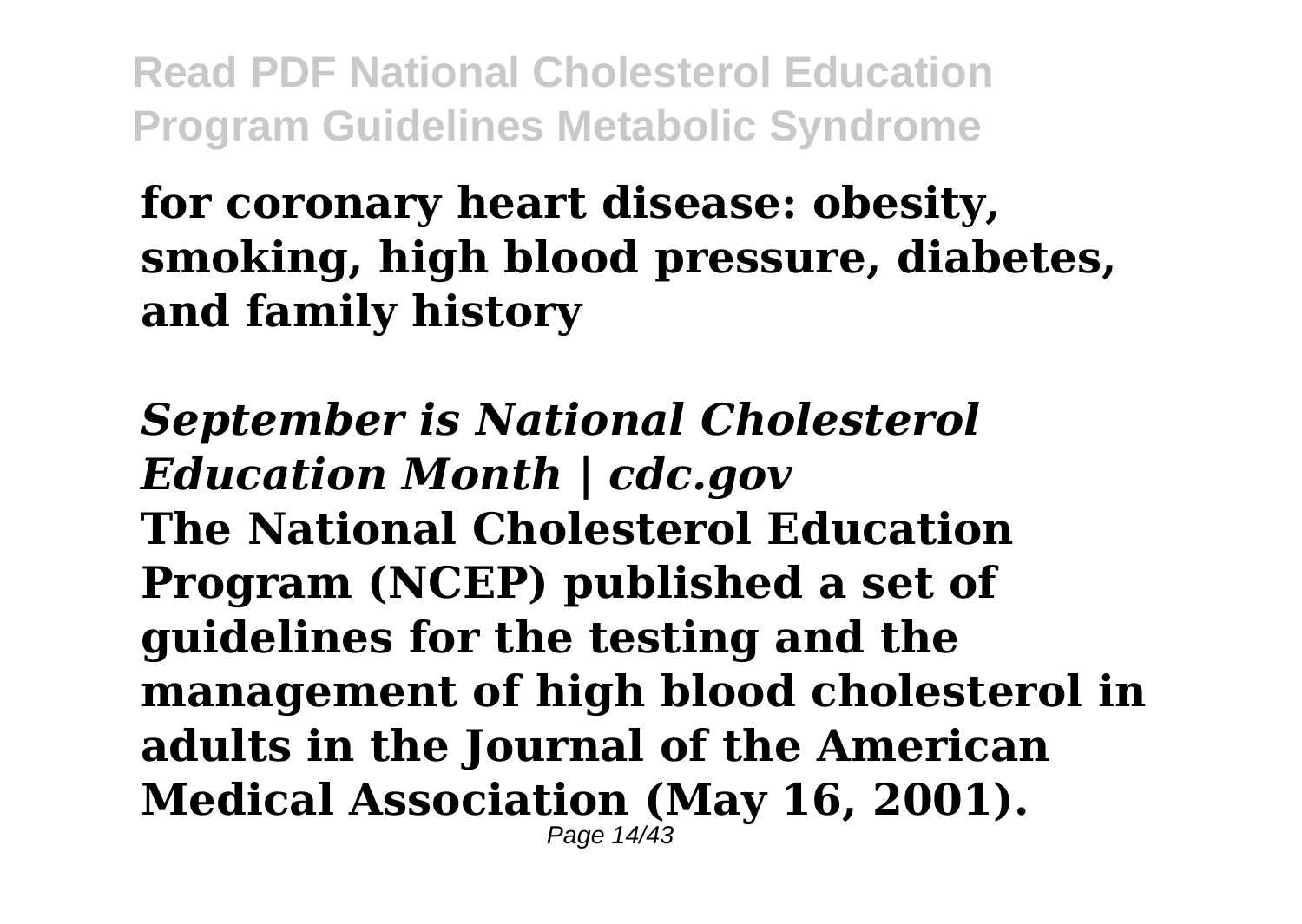## **These new guidelines, produced by a panel of experts, are an update of the guidelines published by the NCEP in 1993.**

*Cholesterol Guidelines for Adults (2001)* **1. Clin Chem. 1998 Aug;44(8 Pt 1):1650-8. Assessment of current National Cholesterol Education Program guidelines for total cholesterol triglyceride, HDL-cholesterol, and LDLcholesterol measurements.** Page 15/43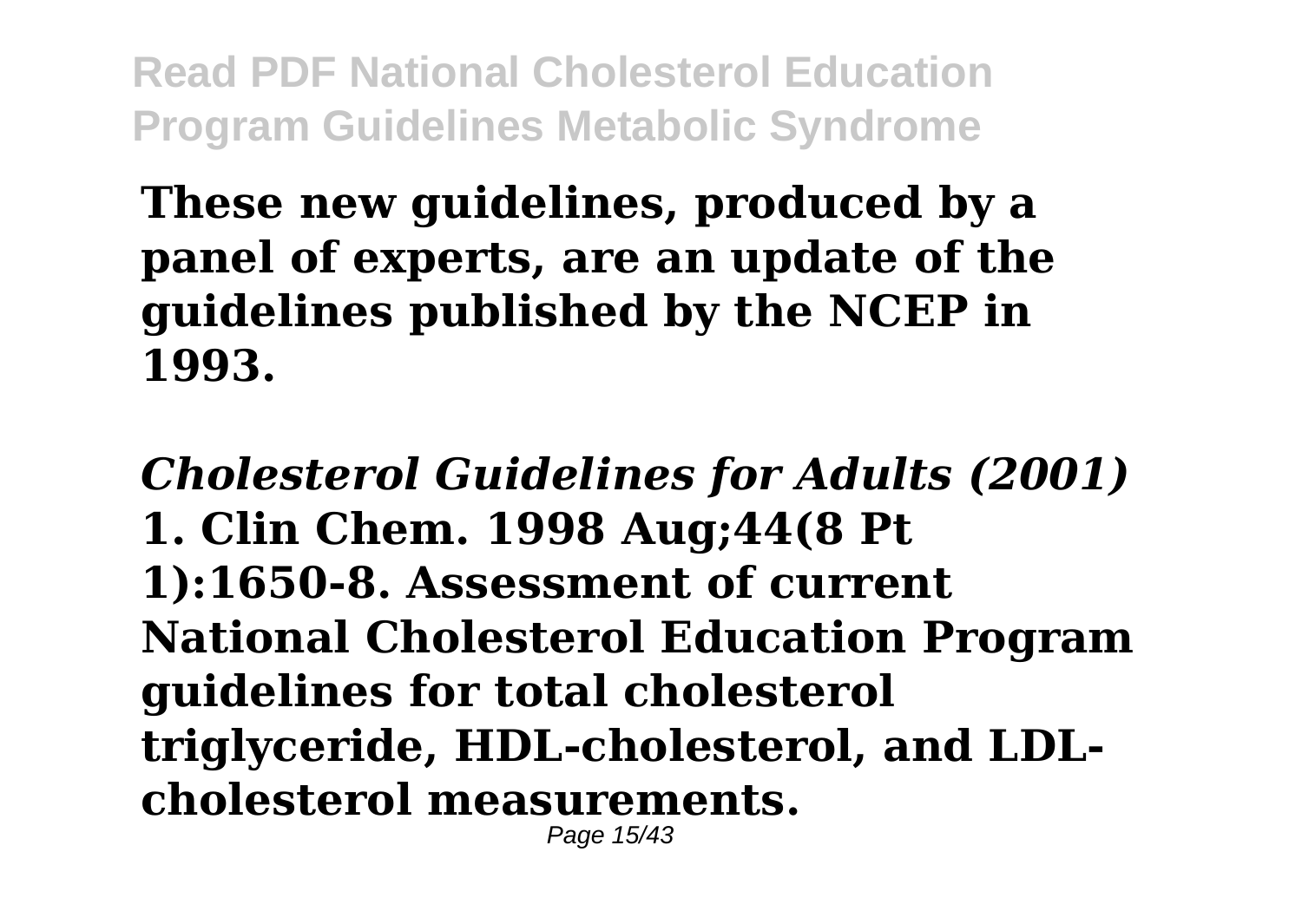*Assessment of current National Cholesterol Education ...* **The National Cholesterol Education Program is a program managed by the National Heart, Lung and Blood Institute, a division of the National Institutes of Health. Its goal is to reduce increased cardiovascular disease rates due to hypercholesterolemia (elevated cholesterol levels) in the United States of America.**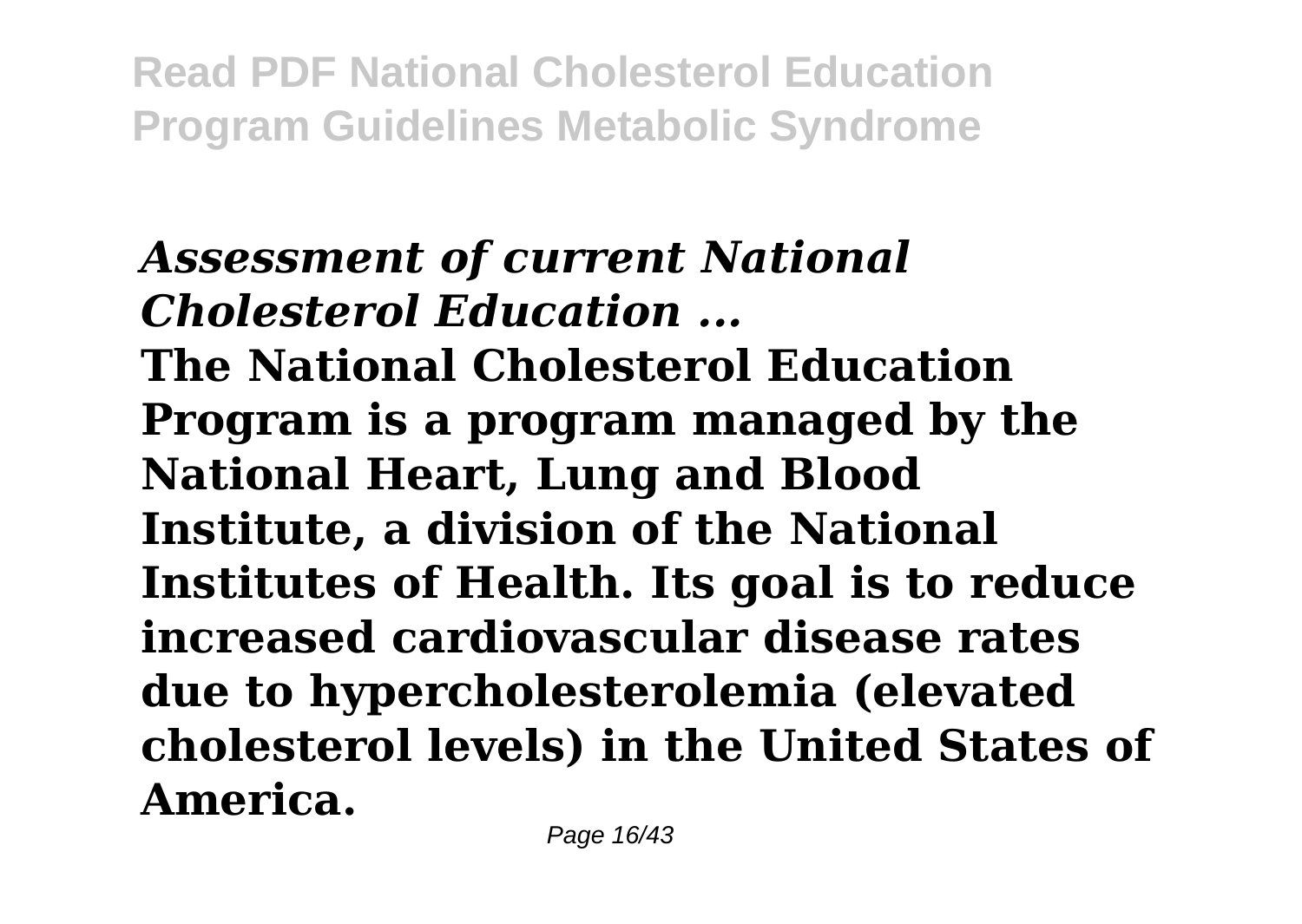### *National Cholesterol Education Program - Wikipedia*

**Home Circulation Vol. 106, No. 25 Third Report of the National Cholesterol Education Program (NCEP) Expert Panel on Detection, Evaluation, and Treatment of High Blood Cholesterol in Adults (Adult Treatment Panel III) Final Report**

*Third Report of the National Cholesterol Education Program ...* Page 17/43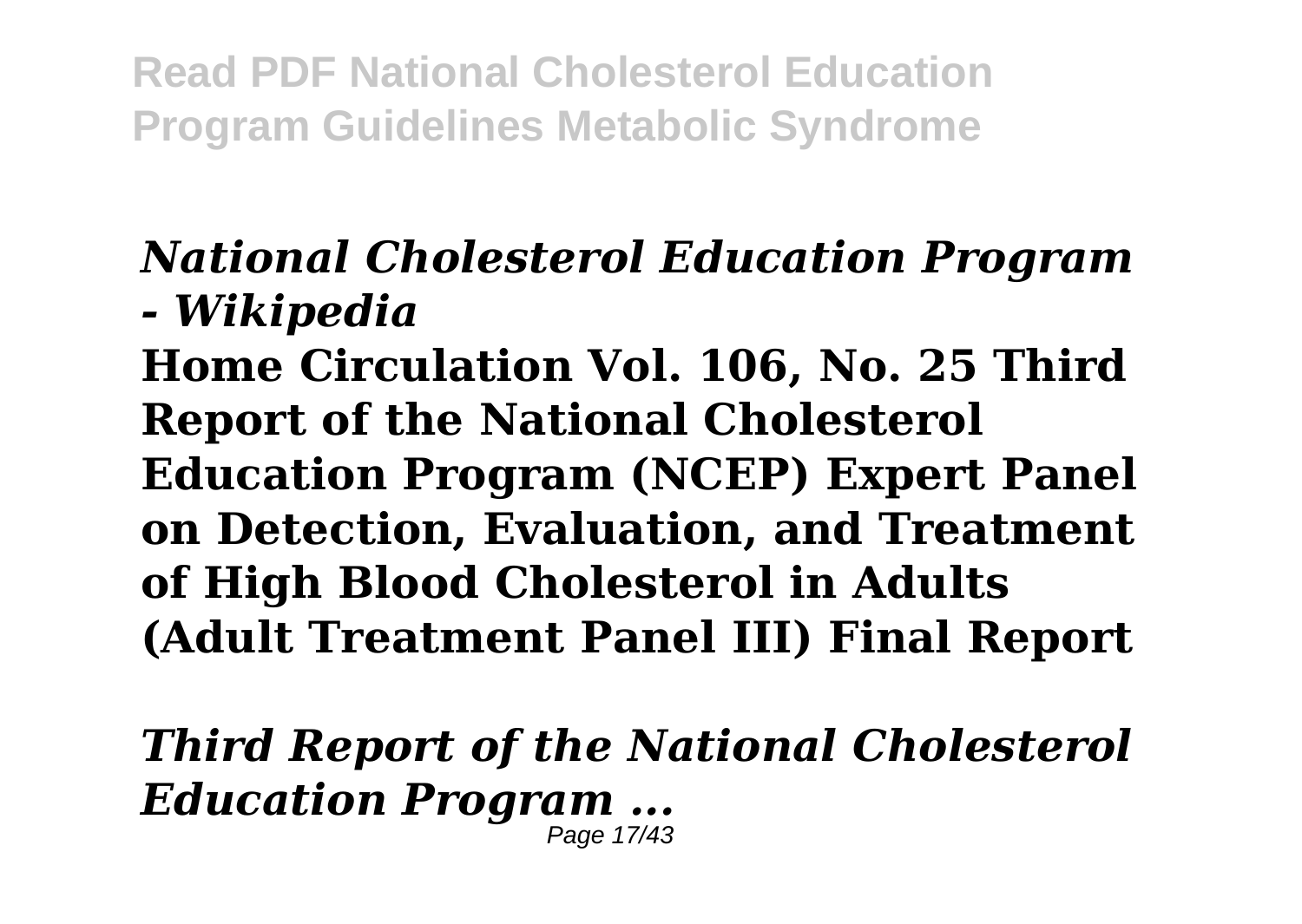**In 2001, the National Cholesterol Education Program (NCEP) Adult Treatment Panel (ATP) III provided a definition for metabolic syndrome (16). The NCEP criteria are practical for physicians to use, since the variables defining metabolic syndrome are commonly available in clinical practice.**

*NCEP-Defined Metabolic Syndrome, Diabetes, and Prevalence ...* **Bethesda, MD - With the publication of** Page 18/43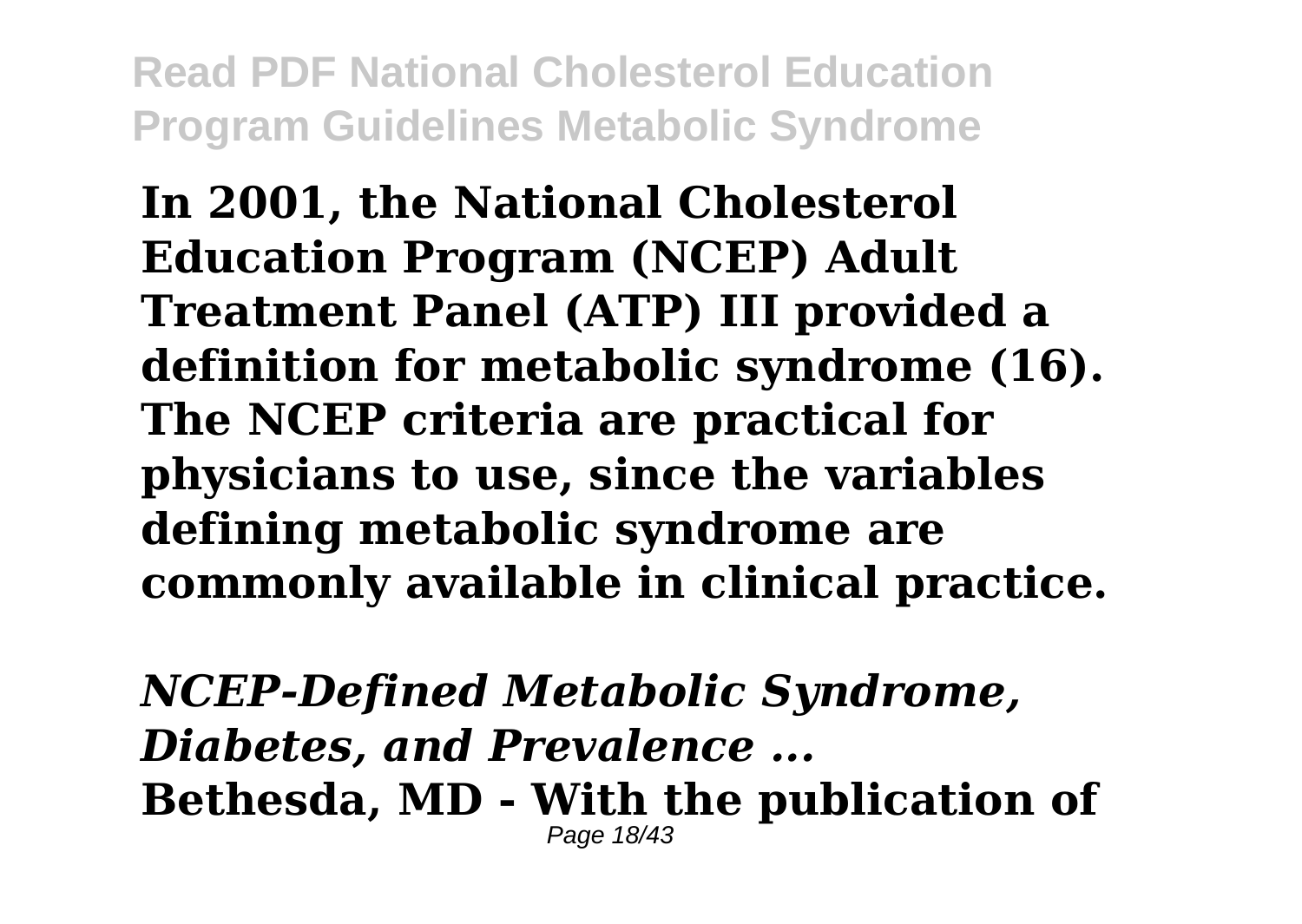**numerous statin-therapy trials since the Adult Treatment Panel III (ATP III) of the National Cholesterol Education Program (NCEP) published its evidence-based...**

*NCEP report - Latest Medical News, Clinical Trials, Guidelines* **National Cholesterol Education Program (NCEP) recommendations: The therapeutic Lifestyle Change (TLC) eating plan was designed by the National Cholesterol Education Program (NCEP)** Page 19/43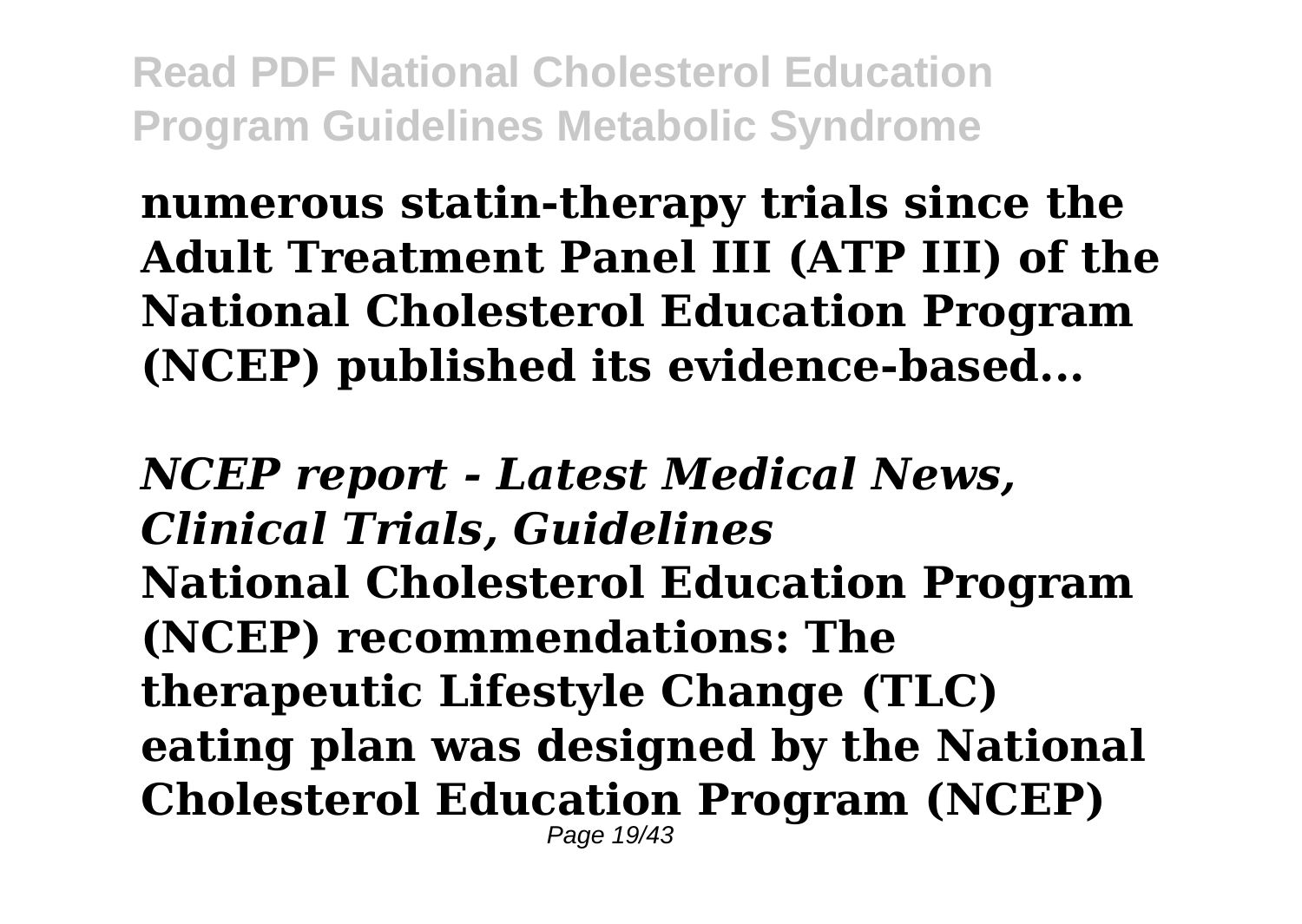## **and is only one element of a group of recommendations designed for living a heart healthy lifestyle.**

## *NCEP recommendations for a heart healthy lifestyle. Life ...*

**To get you started, we have listed The National Heart, Lung and Blood Institute's National Cholesterol Education Program (NCEP) guidelines for cholesterol reduction, called Therapeutic Lifestyle Changes (TLC).** Page 20/43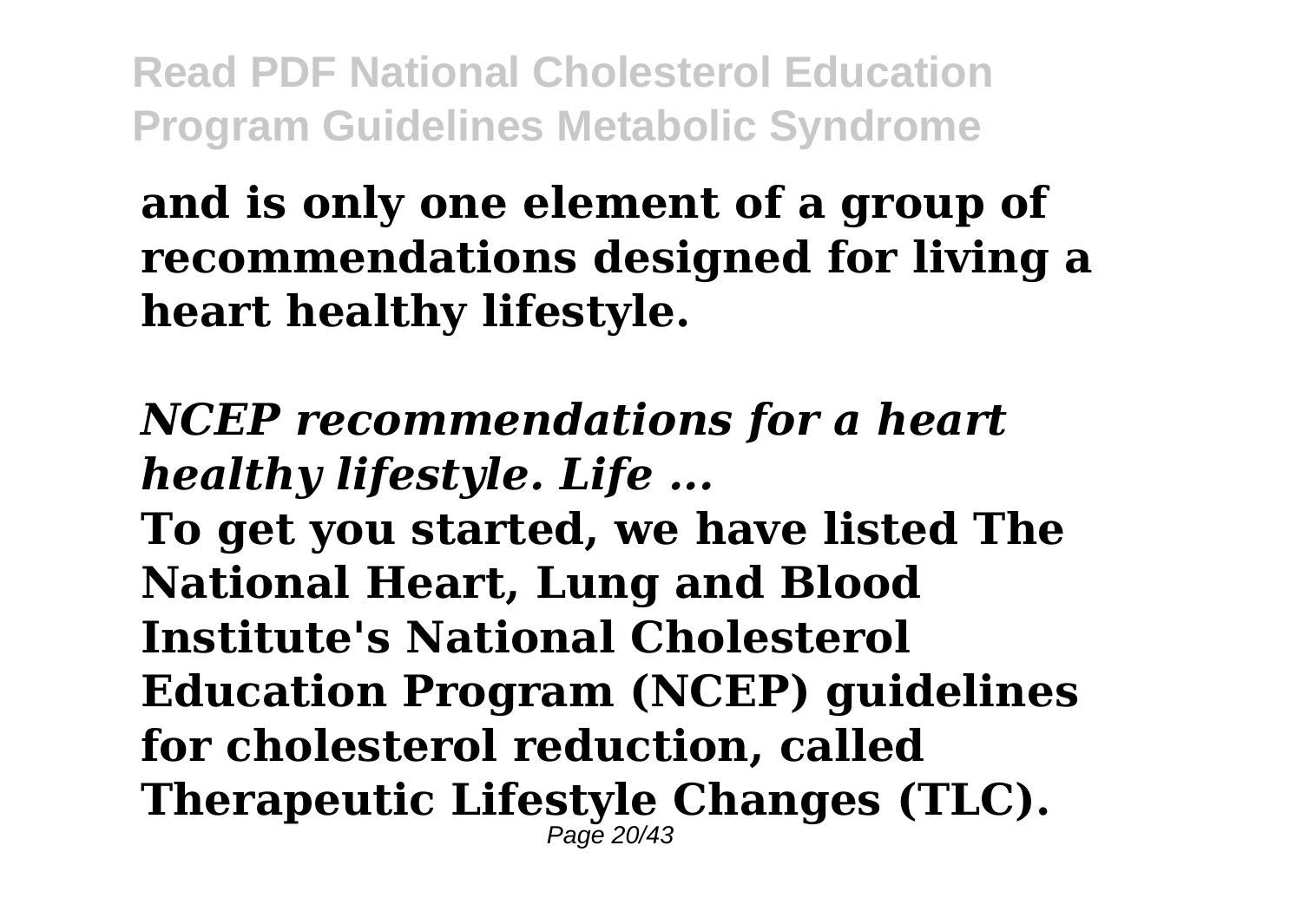**These new guidelines introduce the latest information known to date on how to optimally reduce your risk for coronary heart disease.**

*Cholesterol & Nutrition - TLC | Health & Prevention ...*

**A 2004 update to the National Cholesterol Education Program's clinical practice guidelines on cholesterol management advised physicians to consider new, more intensive treatment** Page 21/43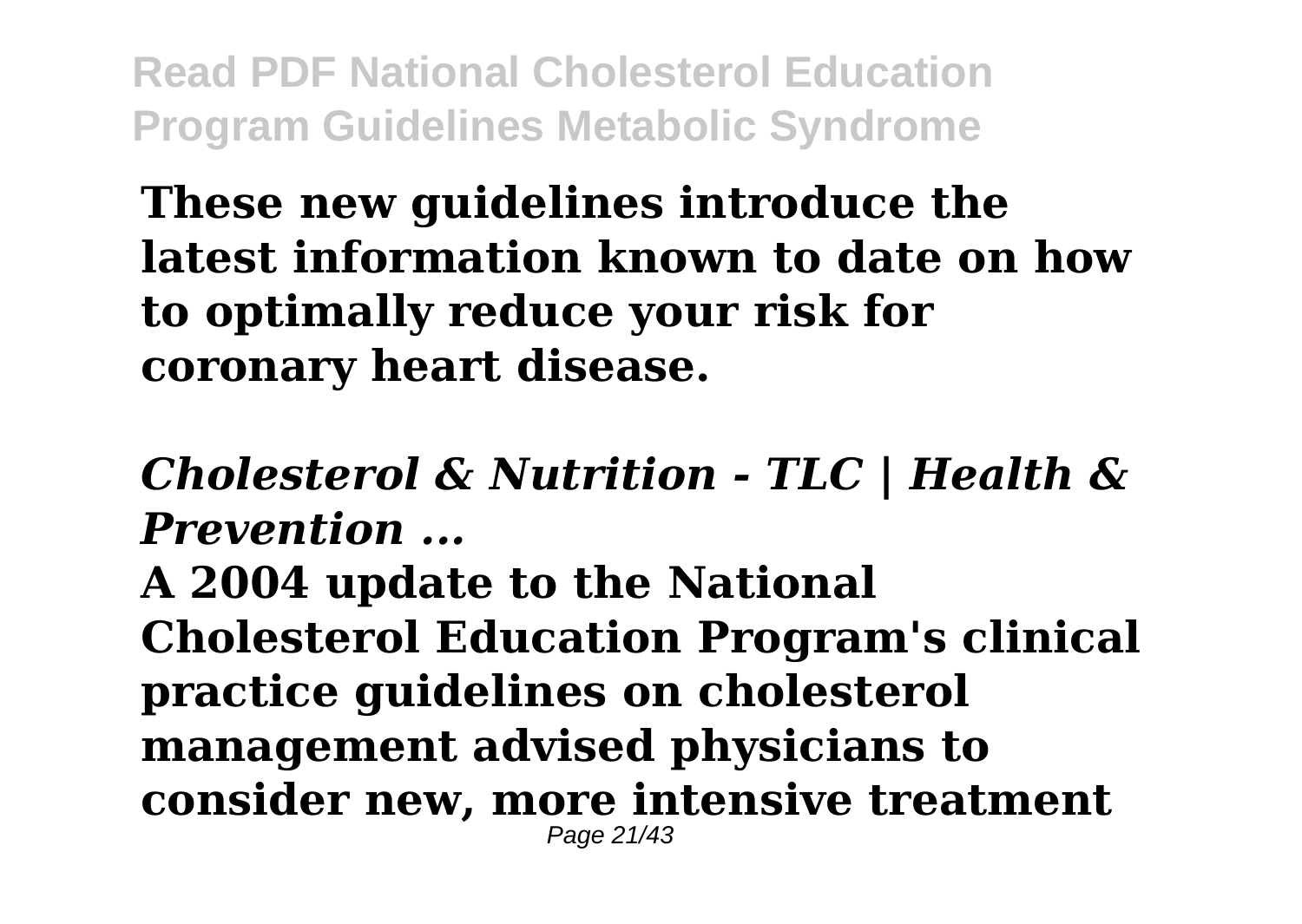### **options for people at high and moderately high risk for a heart attack.**

**New Cholesterol Targets and Treatments Cholesterol and Risk Factor Primer: How to Avoid Heart Disease and Stroke The Truth about Cholesterol | Dr Malcolm Kendrick | Dr Dan Maggs The Science Behind the Pritikin Program Chapter 7 \"Prevent and Reverse Heart Disease\" -** Page 22/43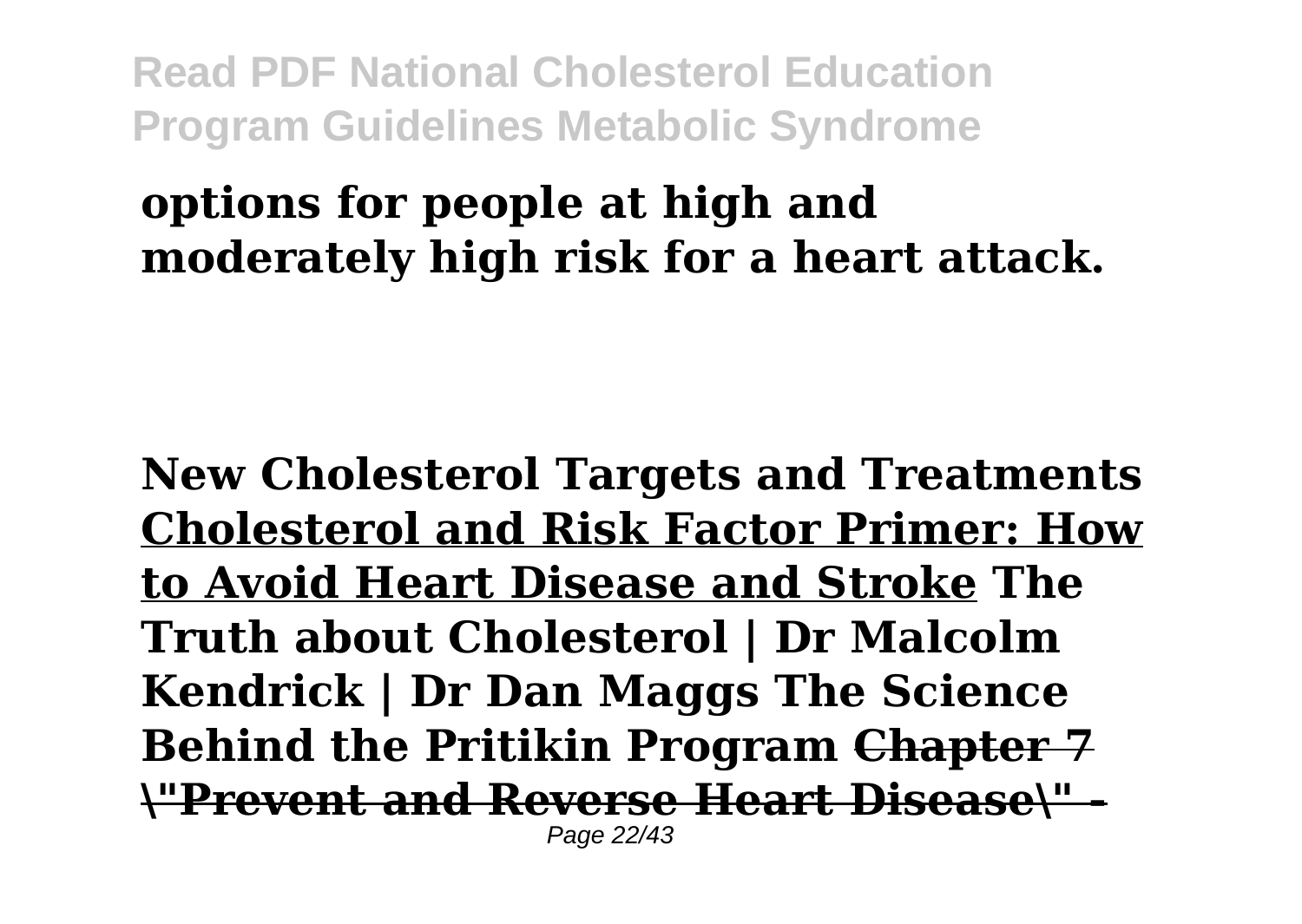**(Why Didn't Anyone Tell Me?) How Bad Science and Big Business Created the Obesity Epidemic Is America About to Lose it All? How Bad Science and Big Business Created the Obesity Epidemic (Slides/Audio)** *Prof. Tim Noakes - 'The Cholesterol Hypothesis: 10 Key Ideas that the Diet Dictators Have Hidden...'* **Dr Micheal Eades - Cognitive Dissonance: The scientific evidence for LCHF ignored Nina Teicholz - Red Meat and Health Lifestyle vs Pharmaceutical Medicine** Page 23/43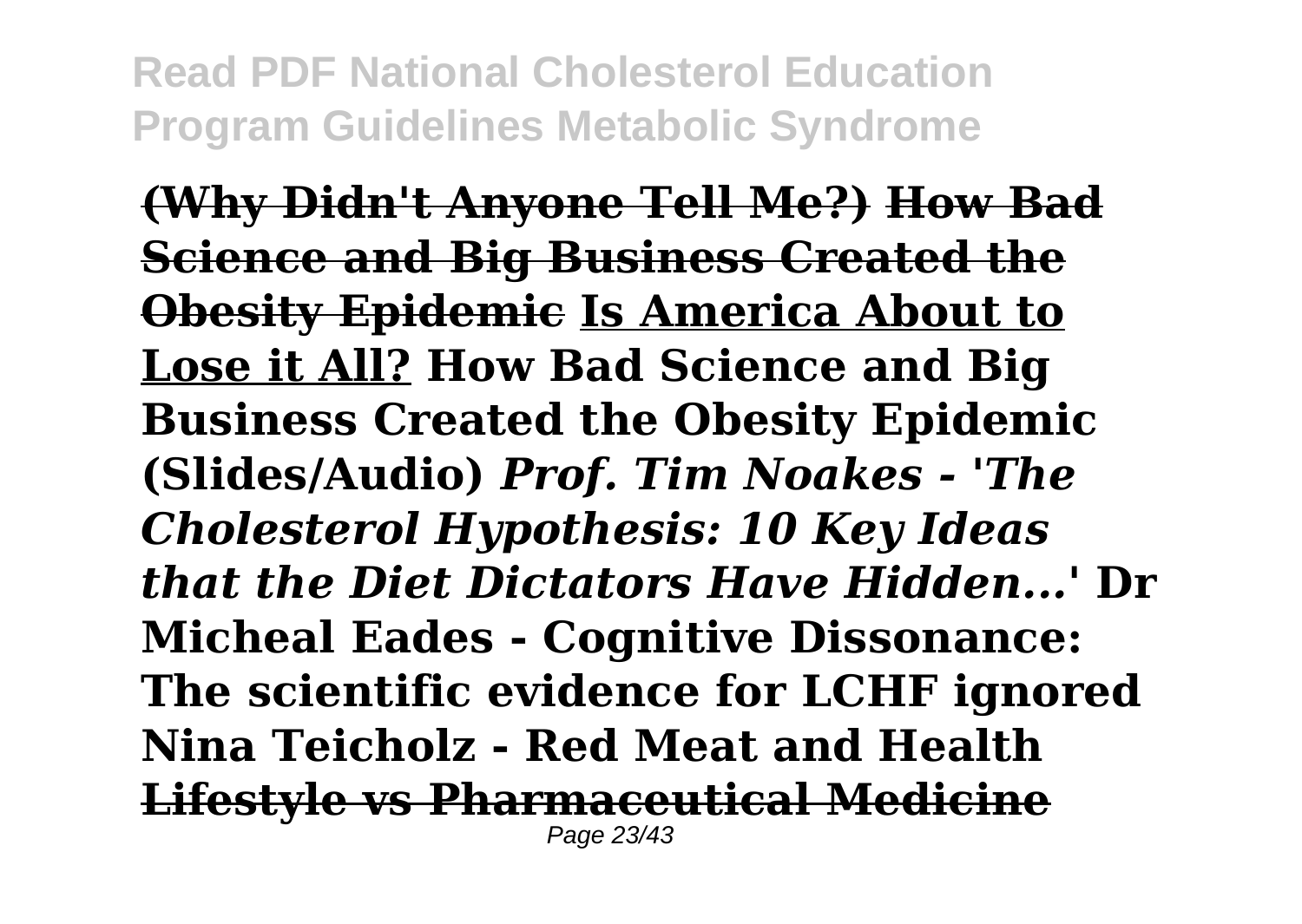**Reverse Type 2 Diabetes — How Tina Dropped Her A1c from 10.6% to 5.4% in 90 Days** *Cutting Through the Cholesterol Confusion with Dr. Barnard* **Low-Salt Diet Not Best For You? - Dr. McDougall Stopping Statins: Pt1 - Is it Safe After an Ischemic Stroke? Dr. Caldwell Esselstyn explains healthy nutrition, reversing heart disease Nathan Pritikin: A Casual Conversation with Dr. McDougall Ep 10: Prof Tim Noakes says we don't need carbs or even… vegetables A New** Page 24/43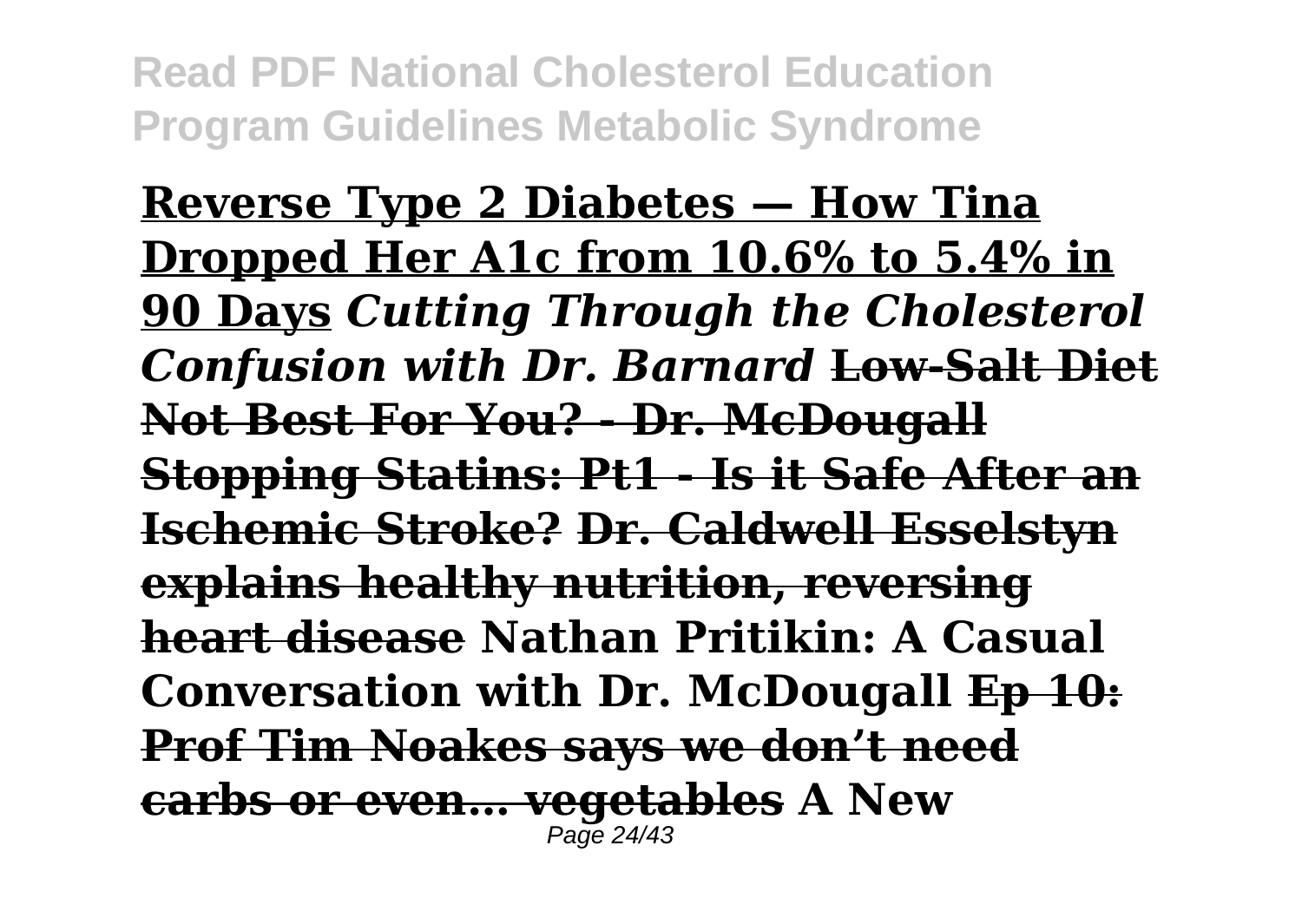**Nutritional Approach to Type 2 Diabetes - Dr. Neal Barnard** *'No evidence' high cholesterol causes heart disease, study says Beth Motley, MD: Heart Disease is a Foodborne Illness* **The Cheese Trap, Session 9: The Industry Behind the Addiction \u0026 Cook-Along with Gustavo. Foods for Protecting the Body \u0026 Mind: Dr. Neal Barnard Living for Longevity: The Nutrition Connection - Research on Aging** *Dr. Maryanne Demasi*

*- 'Statin Wars: Have we been misled by* Page 25/43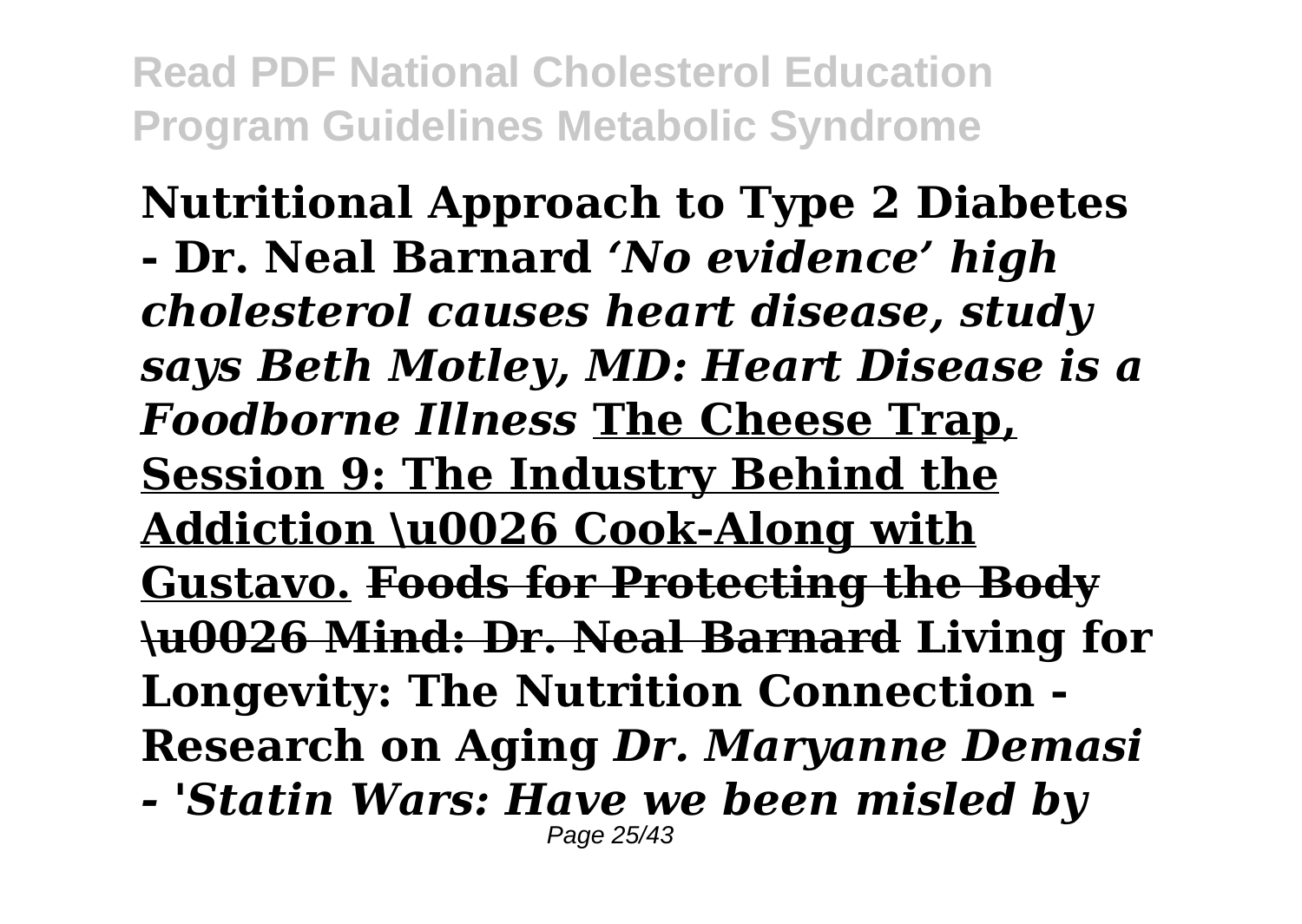*the evidence?' Nutrition and Cardiovascular Mortality (Kim Allan Williams, Sr., MD) Jan 5, 2017* **Diabetes Reversal and Weight-loss with Neal Barnard, M.D.***Big Fat Nutrition Policy | Nina Teicholz National Cholesterol Education Program Guidelines* **National Cholesterol Education Program High Blood Cholesterol ATP III Guidelines At-A-Glance Quick Desk Reference LDL Cholesterol – Primary** Page 26/43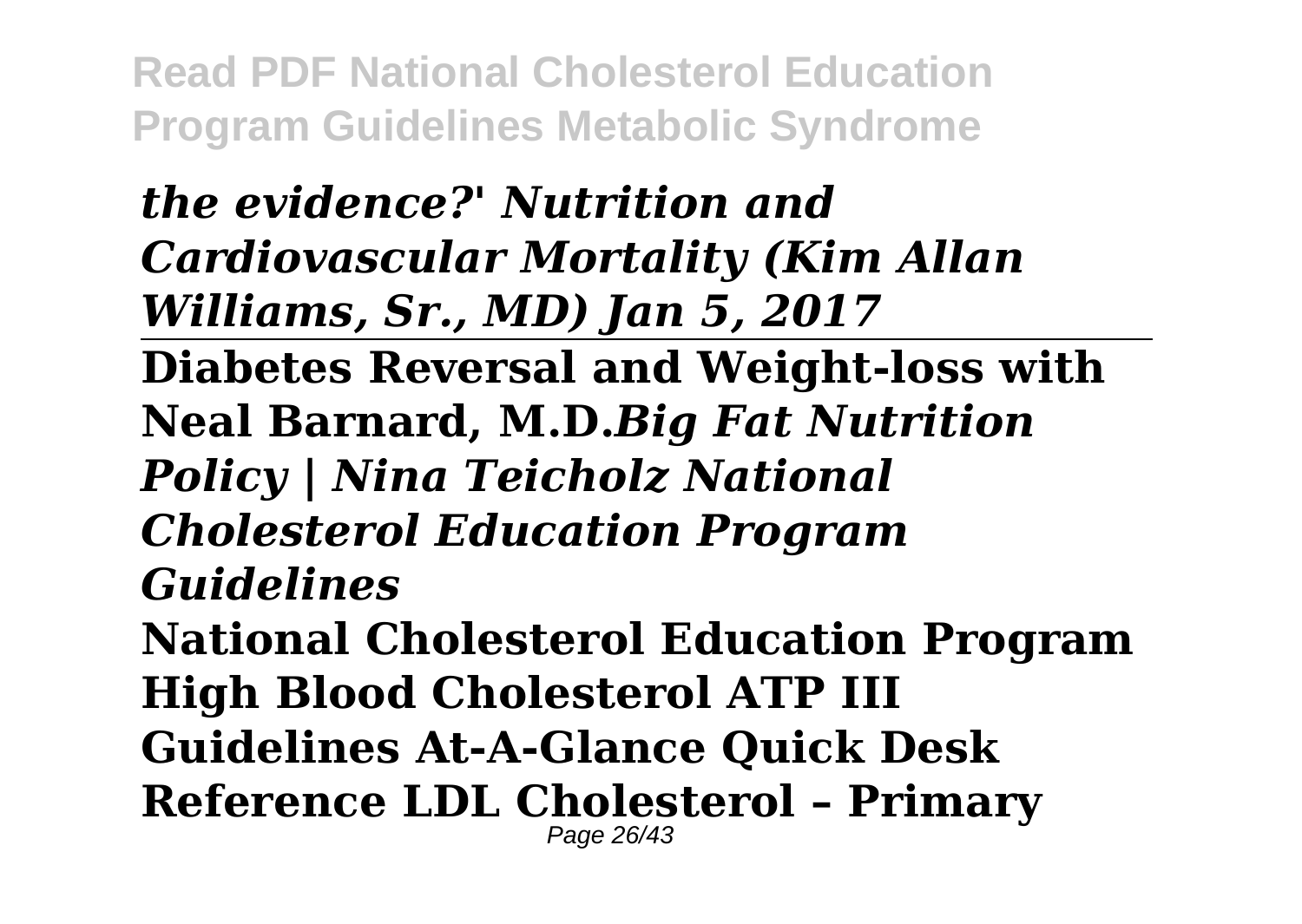**Target of Therapy <100 Optimal 100-129 Near optimal/above optimal 130-159 Borderline high 160-189 High >190 Very high Total Cholesterol <200 Desirable 200-239 Borderline high >240 High HDL Cholesterol**

*ATP III Guidelines At-A-Glance Quick Desk Reference* **National Cholesterol Education Program (NCEP) Guidelines for Interpretation of Lipid Values. Adult Treatment Panel III** Page 27/43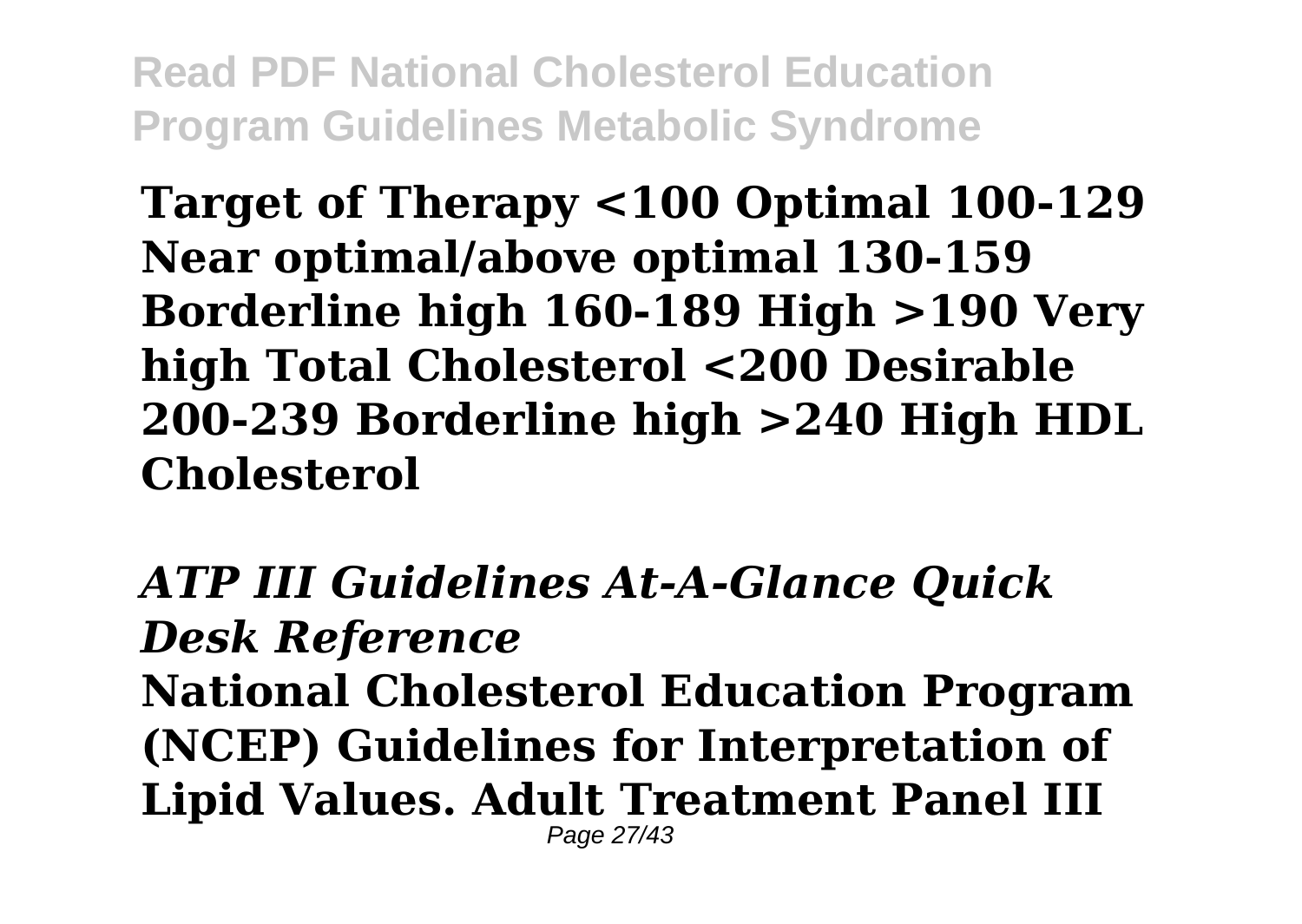**(2001; updated 2004) 1. Initial classification of risk is based on a fasting lipoprotein profile (total cholesterol, LDL cholesterol, HDL cholesterol, triglycerides). If the testing opportunity is non-fasting, only the total and HDL cholesterol will be useable.**

*National Cholesterol Education Program (NCEP) Guidelines ...* **Treatment of High Blood Cholesterol in Adults (Adult Treatment Panel III, or ATP** Page 28/43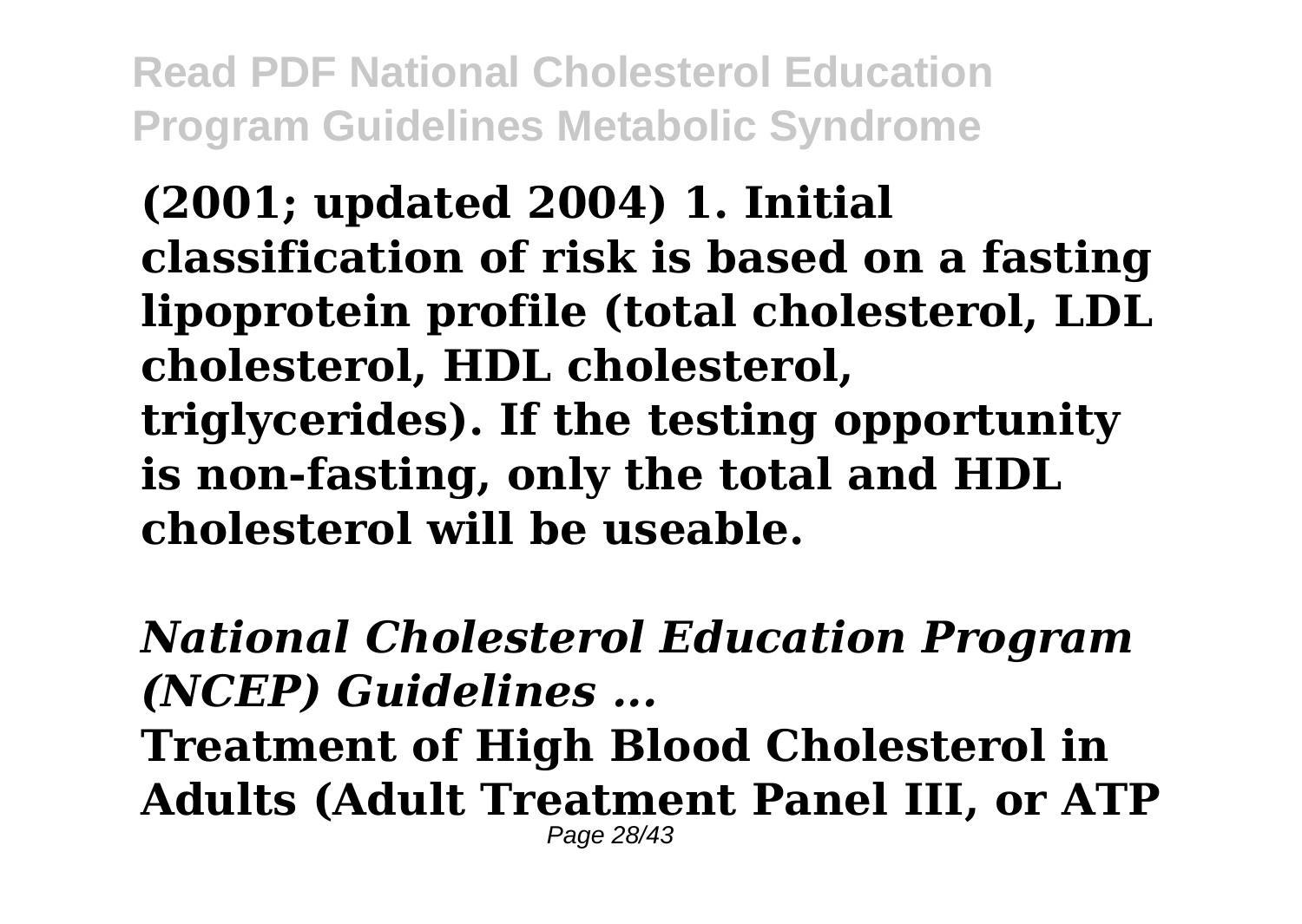**III) constitutes the National Cholesterol Education Program's (NCEP's) updated clinical guidelines for cholesterol testing and manage-ment. The full ATP III document is an evidence-based and extensively**

*High Blood Cholesterol Summary - National Heart, Lung, and ...* **Third Report of the Expert Panel on Detection, Evaluation, and Treatment of High Blood Cholesterol in Adults (Adult** Page 29/43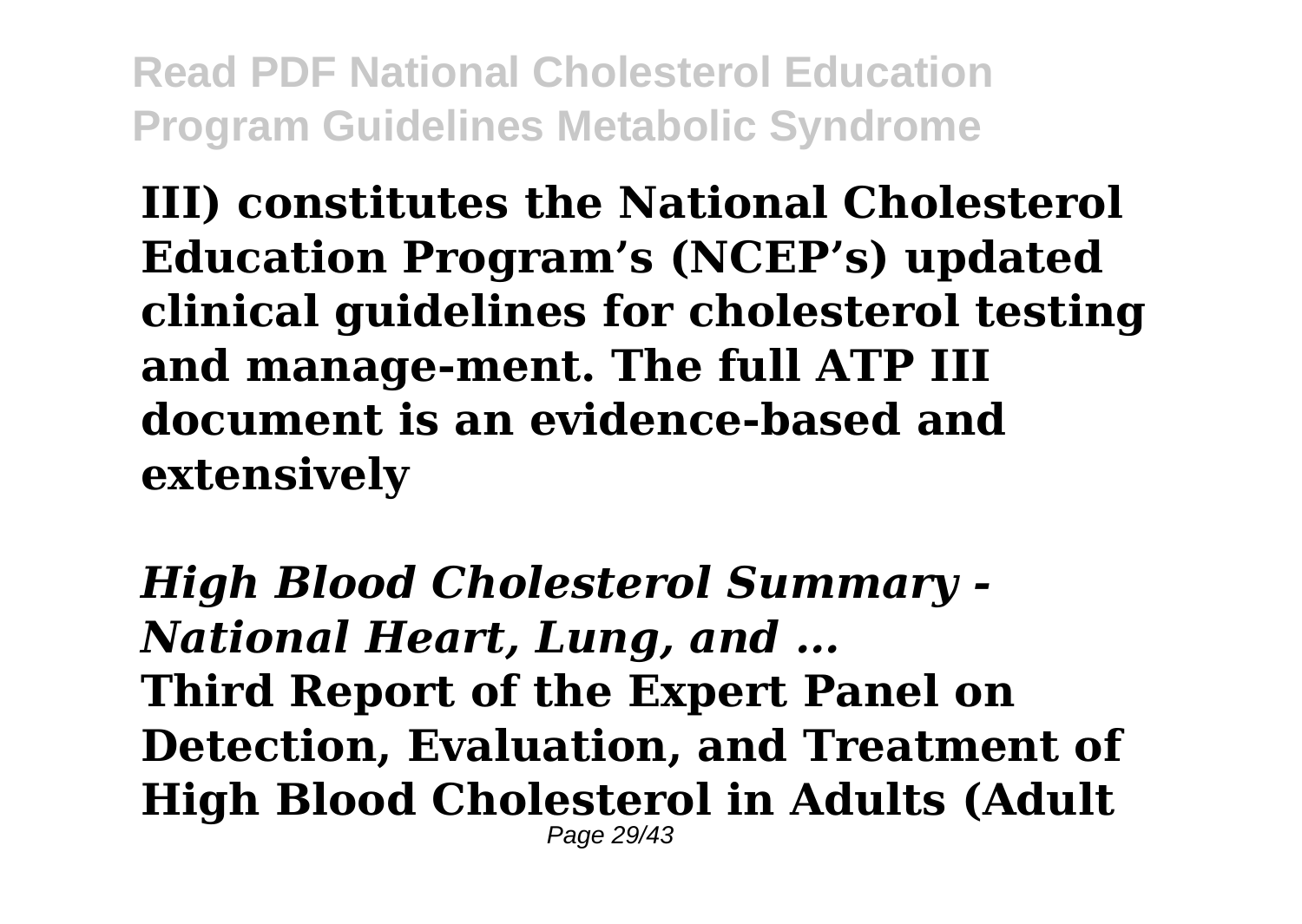### **Treatment Panel III, or ATP III) presents the National Cholesterol Education Program (NCEP) updated recommendations on cholesterol testing and management.**

*National Guidelines | National Lipid Association Online* **Background— The guidelines in the Third Report of the National Cholesterol Education Program (NCEP III) include absolute risk and lower LDL cholesterol** Page 30/43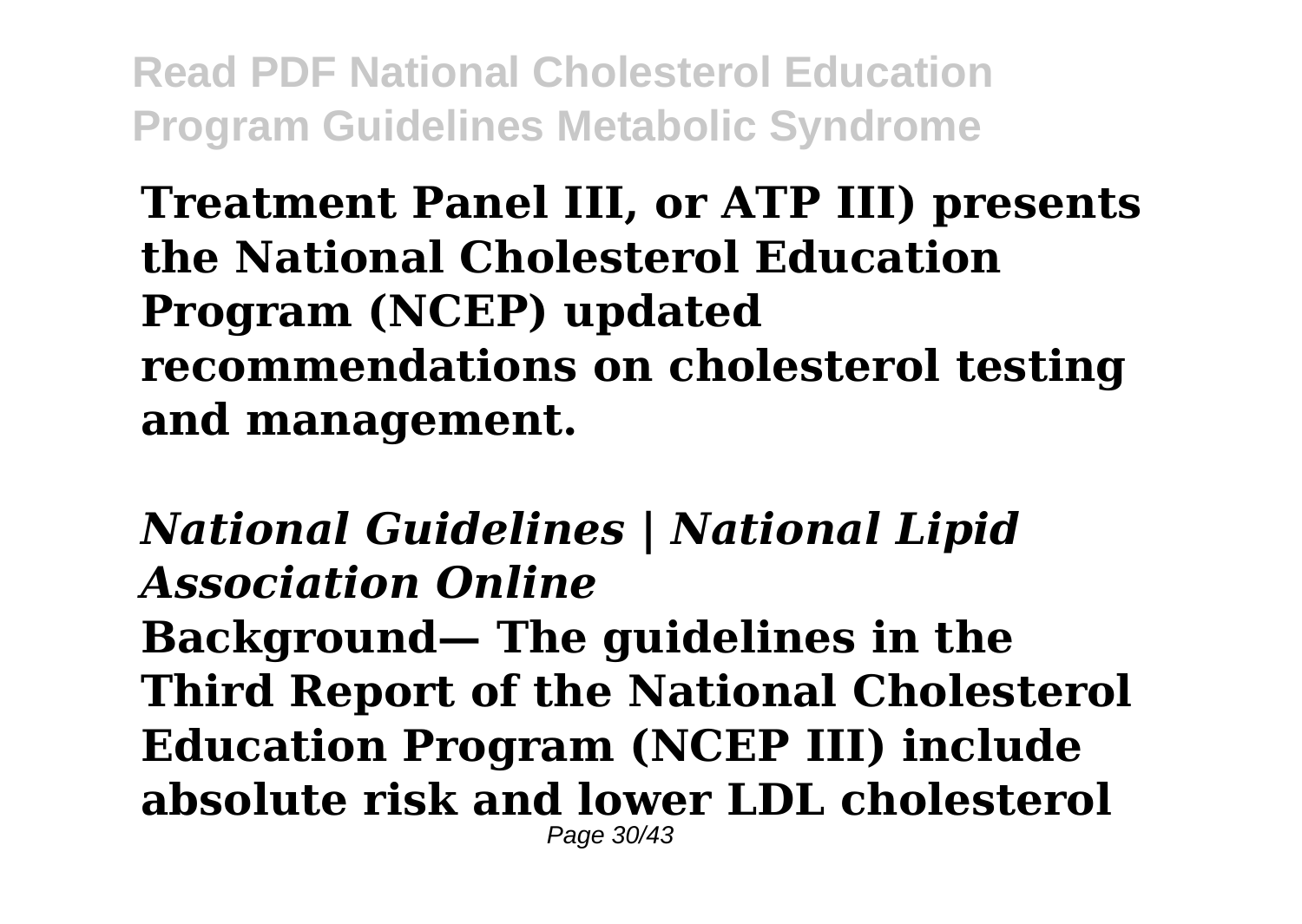**(LDL-C) levels to assess eligibility for lipid-lowering drug therapy. We studied the impact of these changes on the size, sex, and age distribution of the target US population using data from the Third Annual National Health and Nutrition Survey (NHANES III) (1988 to 1994).**

*New National Cholesterol Education Program III Guidelines ...* **As a result of this evidence, the National Cholesterol Education Program (NCEP)** Page 31/43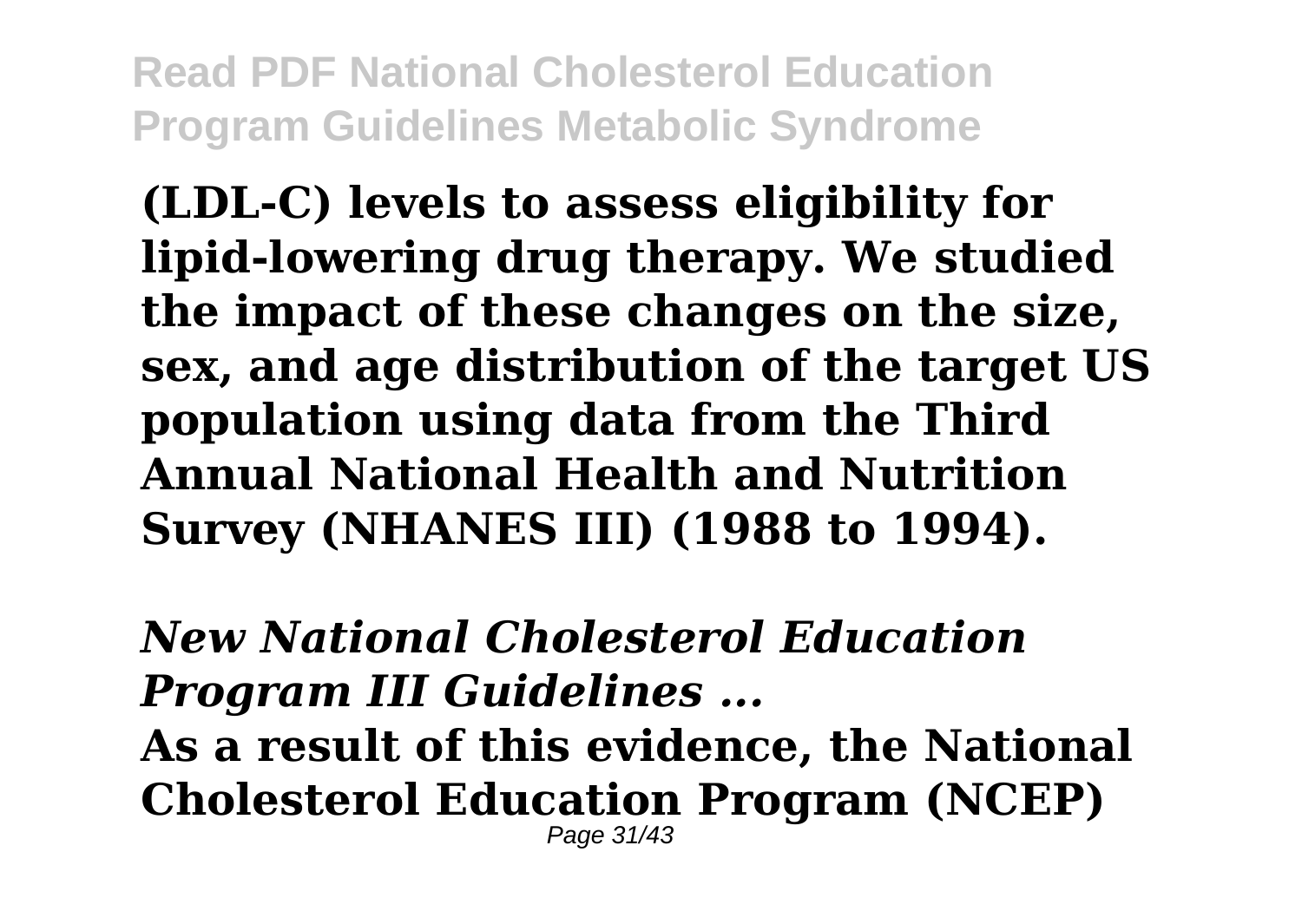# **has developed guidelines for the detection, evaluation, and treatment of high blood cholesterol in adults.**

*The National Cholesterol Education Program Adult Treatment ...* **For adults, the NCEP has defined desirable TG levels as less than 150 mg/dL, mildly elevated levels as 150-199 mg/dL, elevated levels as 200-499 mg/dL, and levels of 500 mg/dL or higher as very**

**...**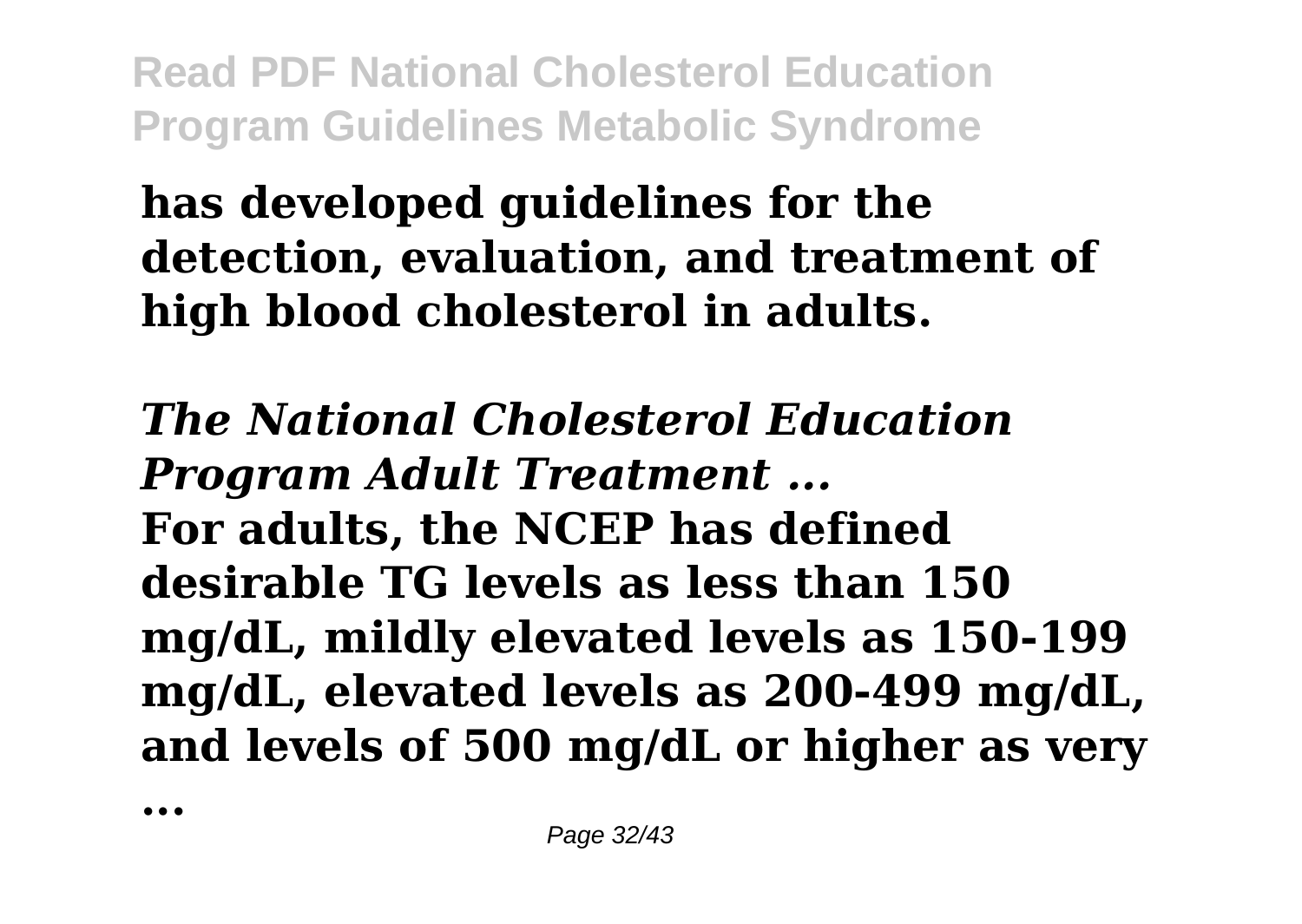*What is the National Cholesterol Education Program (NCEP)?* **The National Cholesterol Education Program's (NCEP's) Expert Panel on Detection, Evaluation and Treatment of High Blood Cholesterol in Adults creates updated clinical guidelines for testing and management of cholesterol. NCEP periodically updates existing recommendations based on new research.**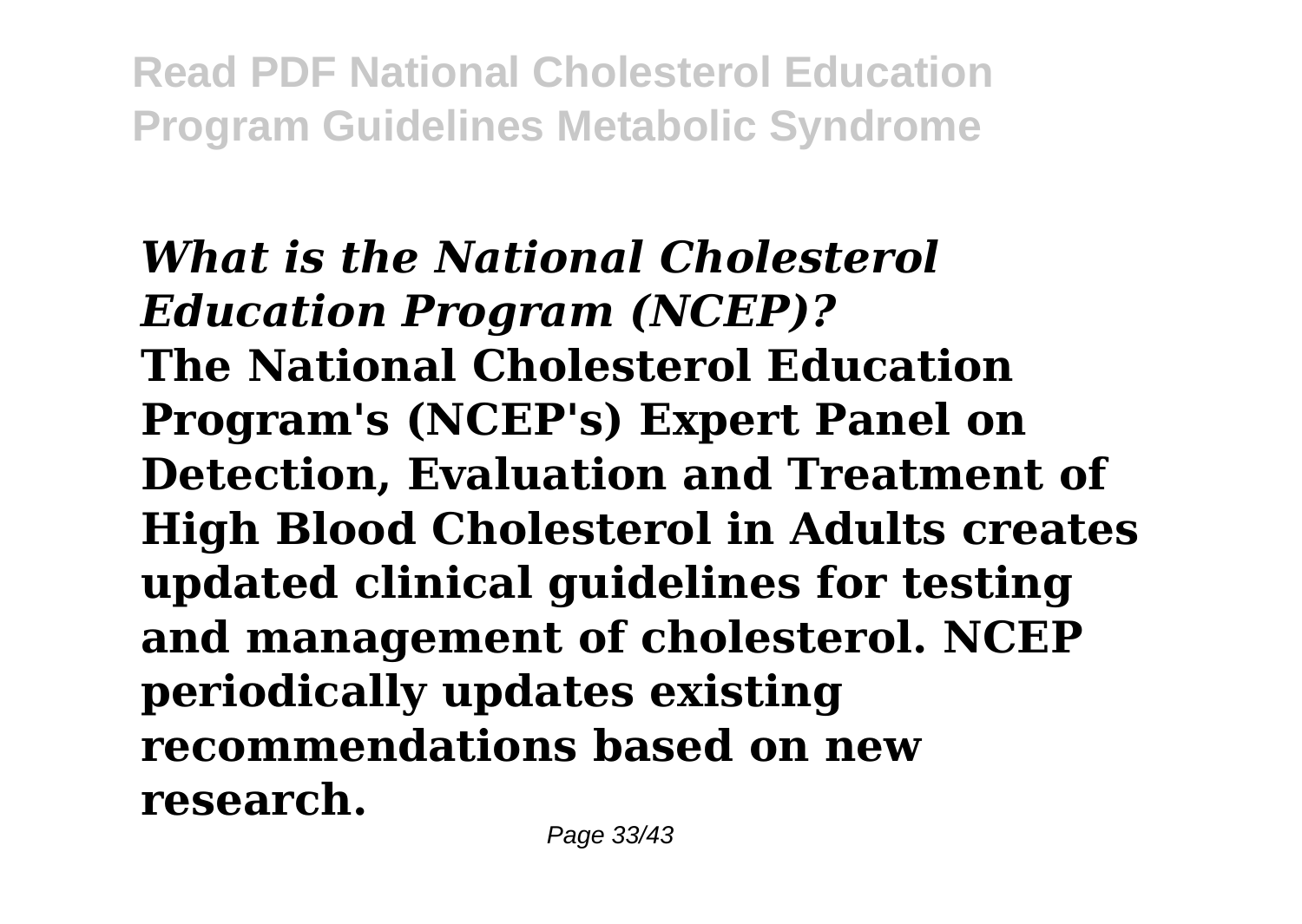# *Cholesterol Guidelines & Heart Health - Cleveland Clinic*

**The National Cholesterol Education Program (NCEP) External recommends that adults aged 20 years or older have their cholesterol checked every 5 years. Preventive guidelines for cholesterol screening among young adults differ, but experts agree on the need to screen young adults who have other risk factors for coronary heart disease: obesity,** Page 34/43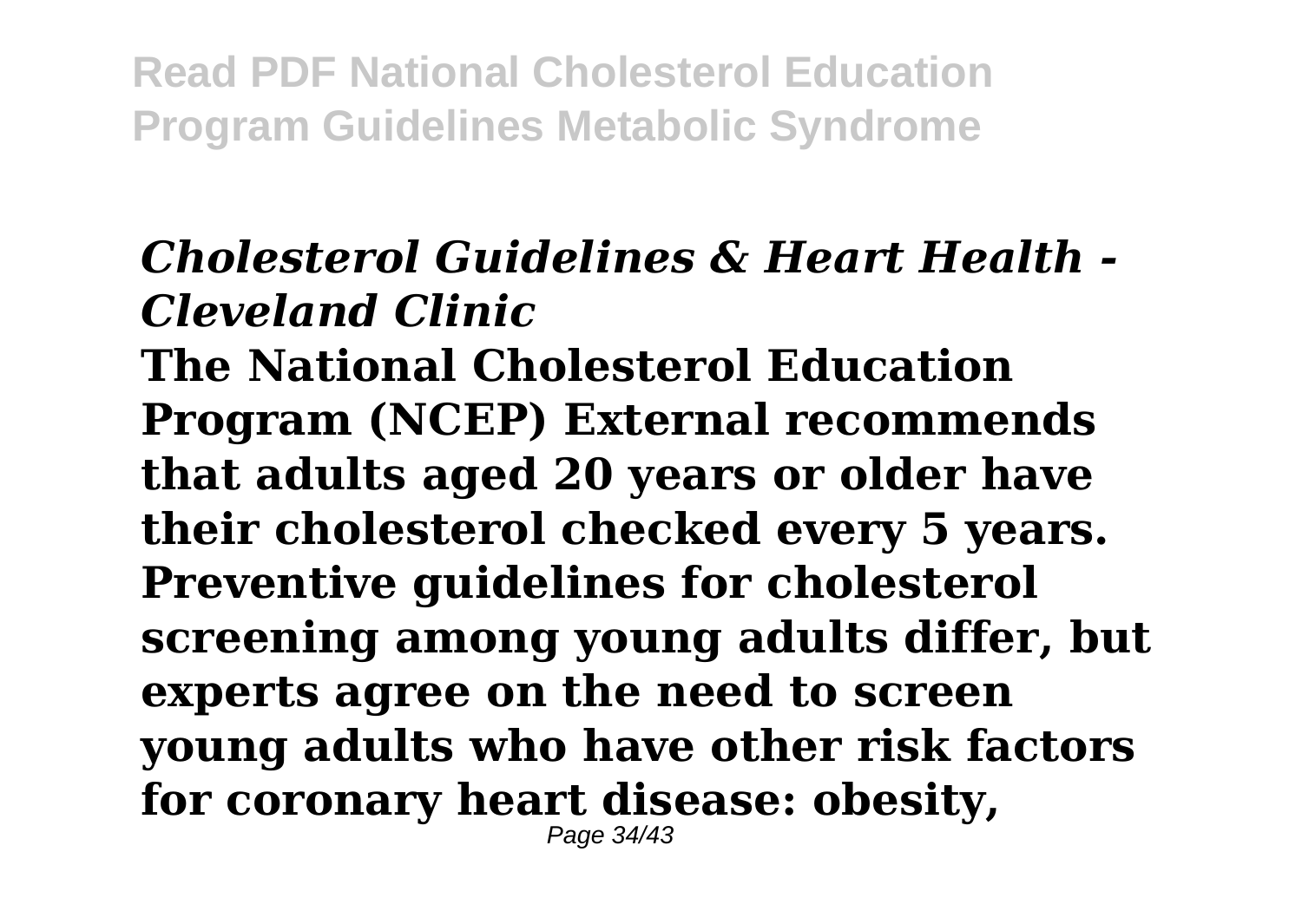## **smoking, high blood pressure, diabetes, and family history**

*September is National Cholesterol Education Month | cdc.gov* **The National Cholesterol Education Program (NCEP) published a set of guidelines for the testing and the management of high blood cholesterol in adults in the Journal of the American Medical Association (May 16, 2001). These new guidelines, produced by a** Page 35/43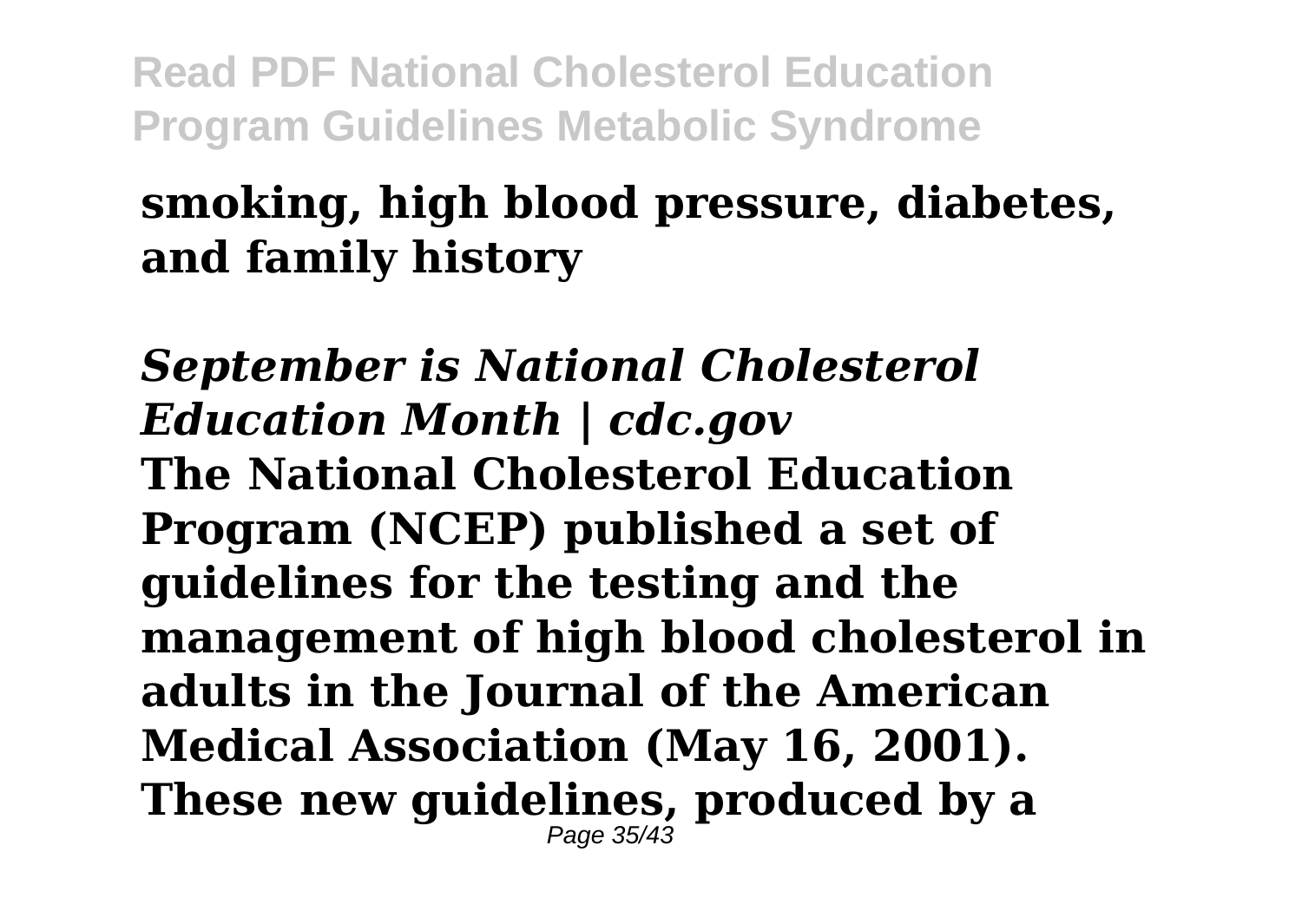# **panel of experts, are an update of the guidelines published by the NCEP in 1993.**

*Cholesterol Guidelines for Adults (2001)* **1. Clin Chem. 1998 Aug;44(8 Pt 1):1650-8. Assessment of current National Cholesterol Education Program guidelines for total cholesterol triglyceride, HDL-cholesterol, and LDLcholesterol measurements.**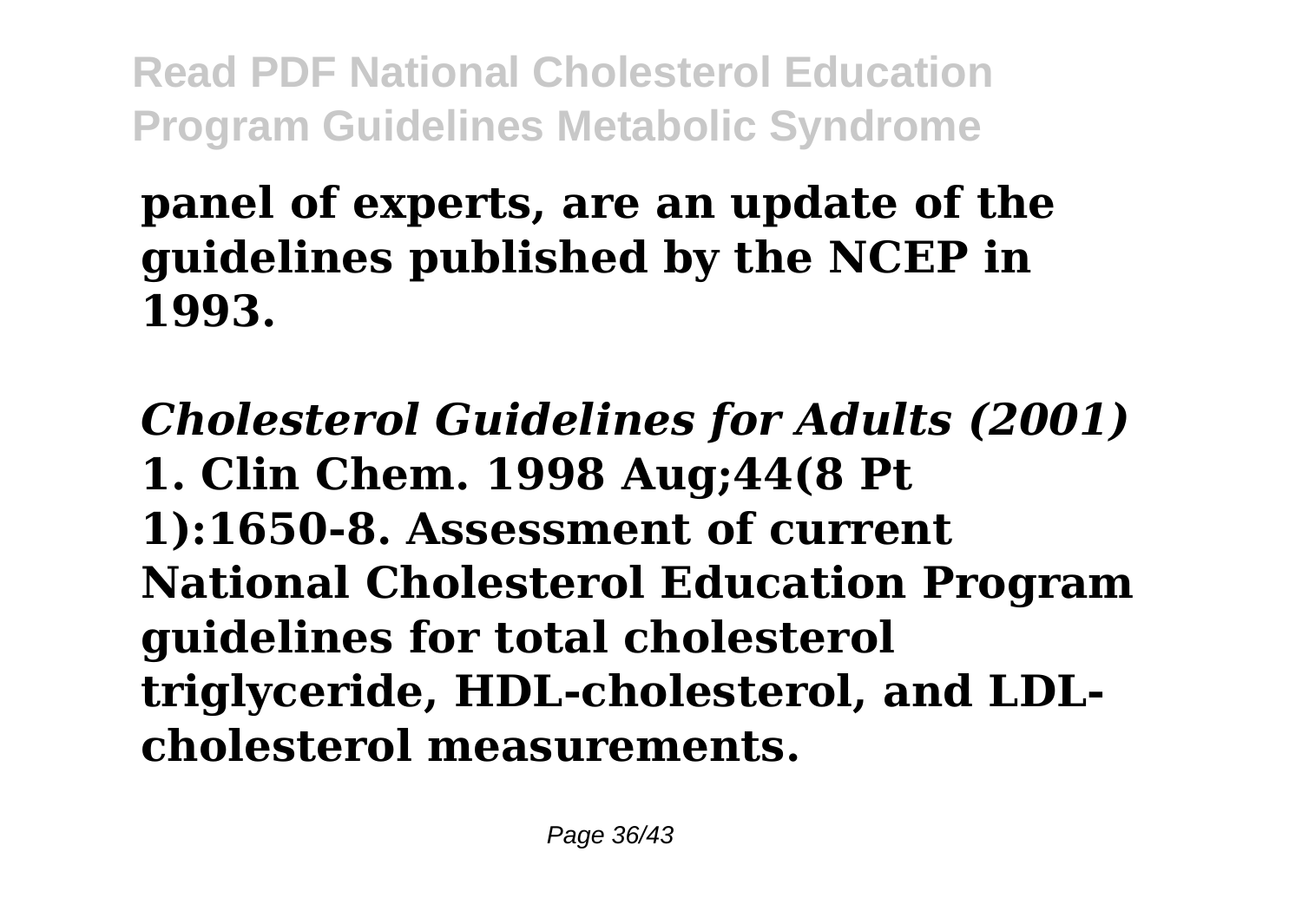*Assessment of current National Cholesterol Education ...* **The National Cholesterol Education Program is a program managed by the National Heart, Lung and Blood Institute, a division of the National Institutes of Health. Its goal is to reduce increased cardiovascular disease rates due to hypercholesterolemia (elevated cholesterol levels) in the United States of America.**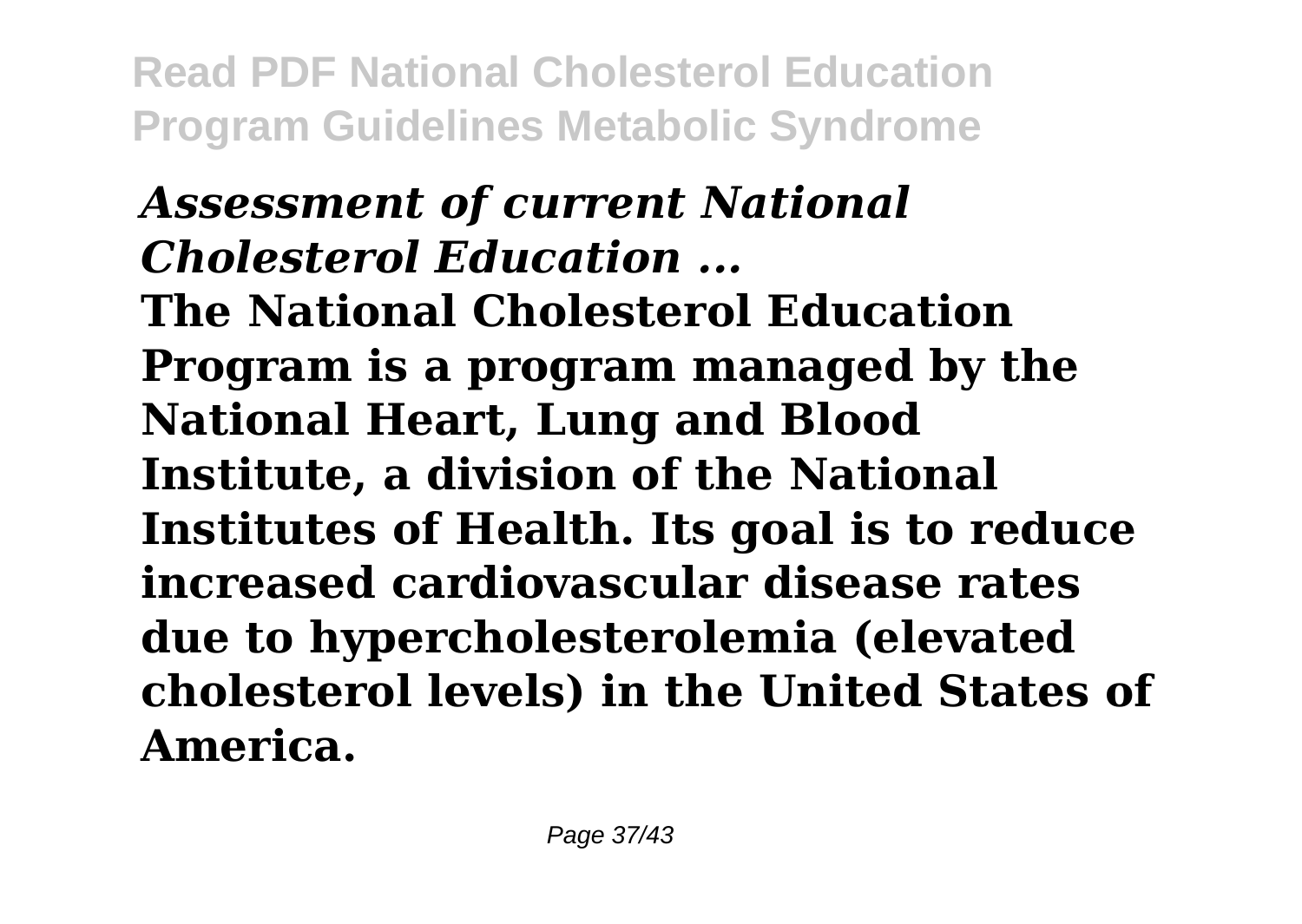### *National Cholesterol Education Program - Wikipedia*

**Home Circulation Vol. 106, No. 25 Third Report of the National Cholesterol Education Program (NCEP) Expert Panel on Detection, Evaluation, and Treatment of High Blood Cholesterol in Adults (Adult Treatment Panel III) Final Report**

*Third Report of the National Cholesterol Education Program ...*

**In 2001, the National Cholesterol** Page 38/43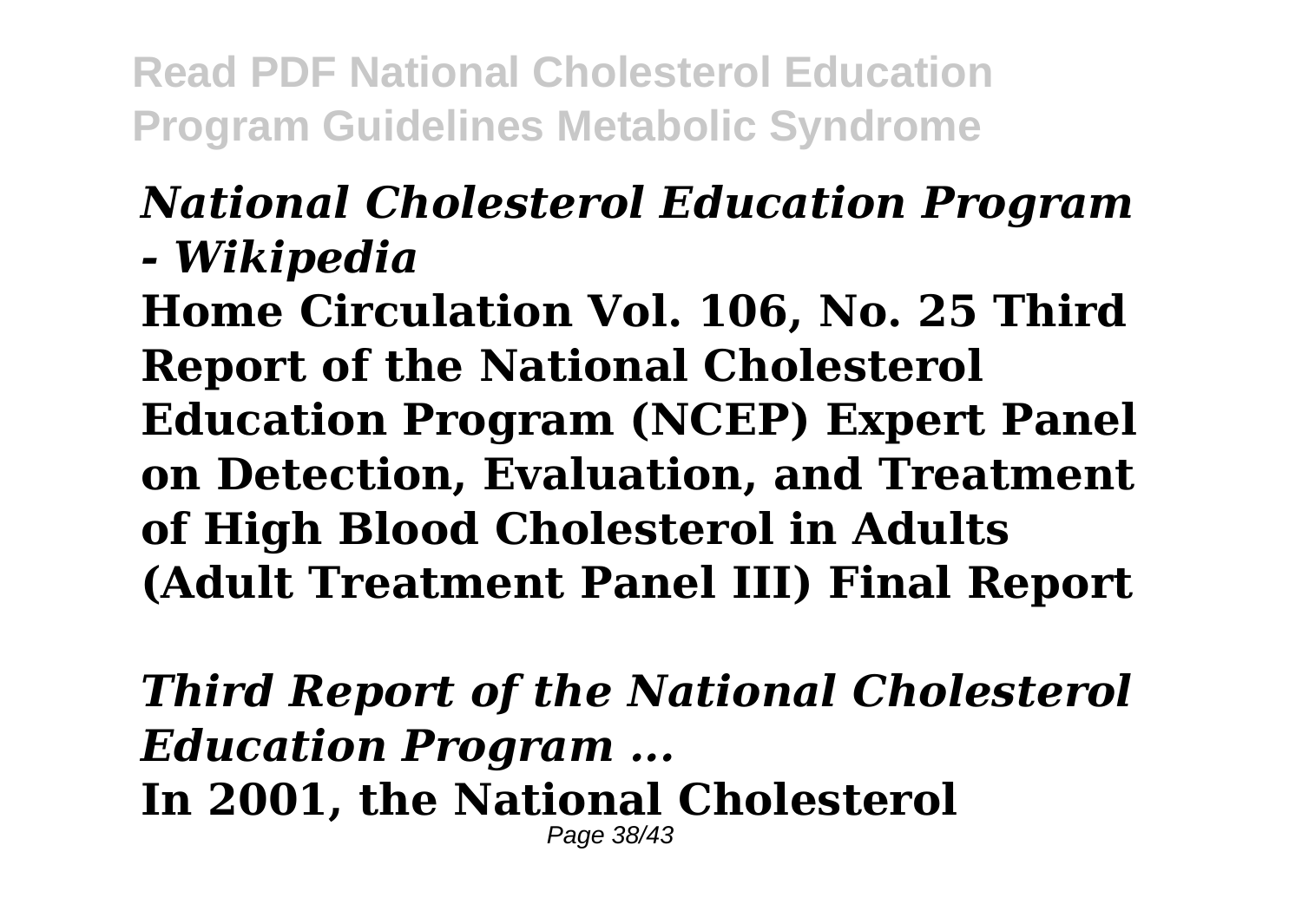**Education Program (NCEP) Adult Treatment Panel (ATP) III provided a definition for metabolic syndrome (16). The NCEP criteria are practical for physicians to use, since the variables defining metabolic syndrome are commonly available in clinical practice.**

*NCEP-Defined Metabolic Syndrome, Diabetes, and Prevalence ...* **Bethesda, MD - With the publication of numerous statin-therapy trials since the** Page 39/43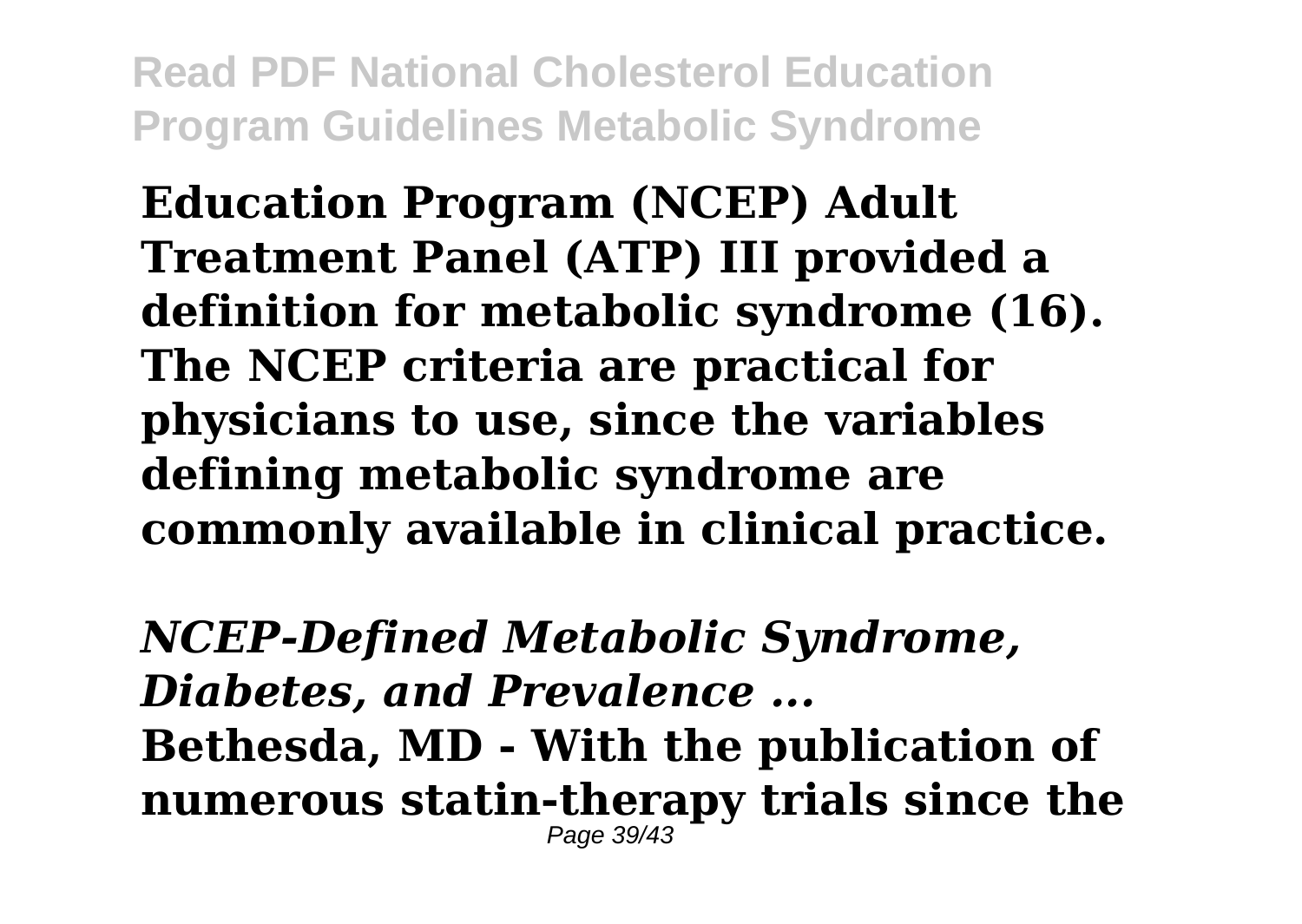## **Adult Treatment Panel III (ATP III) of the National Cholesterol Education Program (NCEP) published its evidence-based...**

*NCEP report - Latest Medical News, Clinical Trials, Guidelines* **National Cholesterol Education Program (NCEP) recommendations: The therapeutic Lifestyle Change (TLC) eating plan was designed by the National Cholesterol Education Program (NCEP) and is only one element of a group of** Page 40/43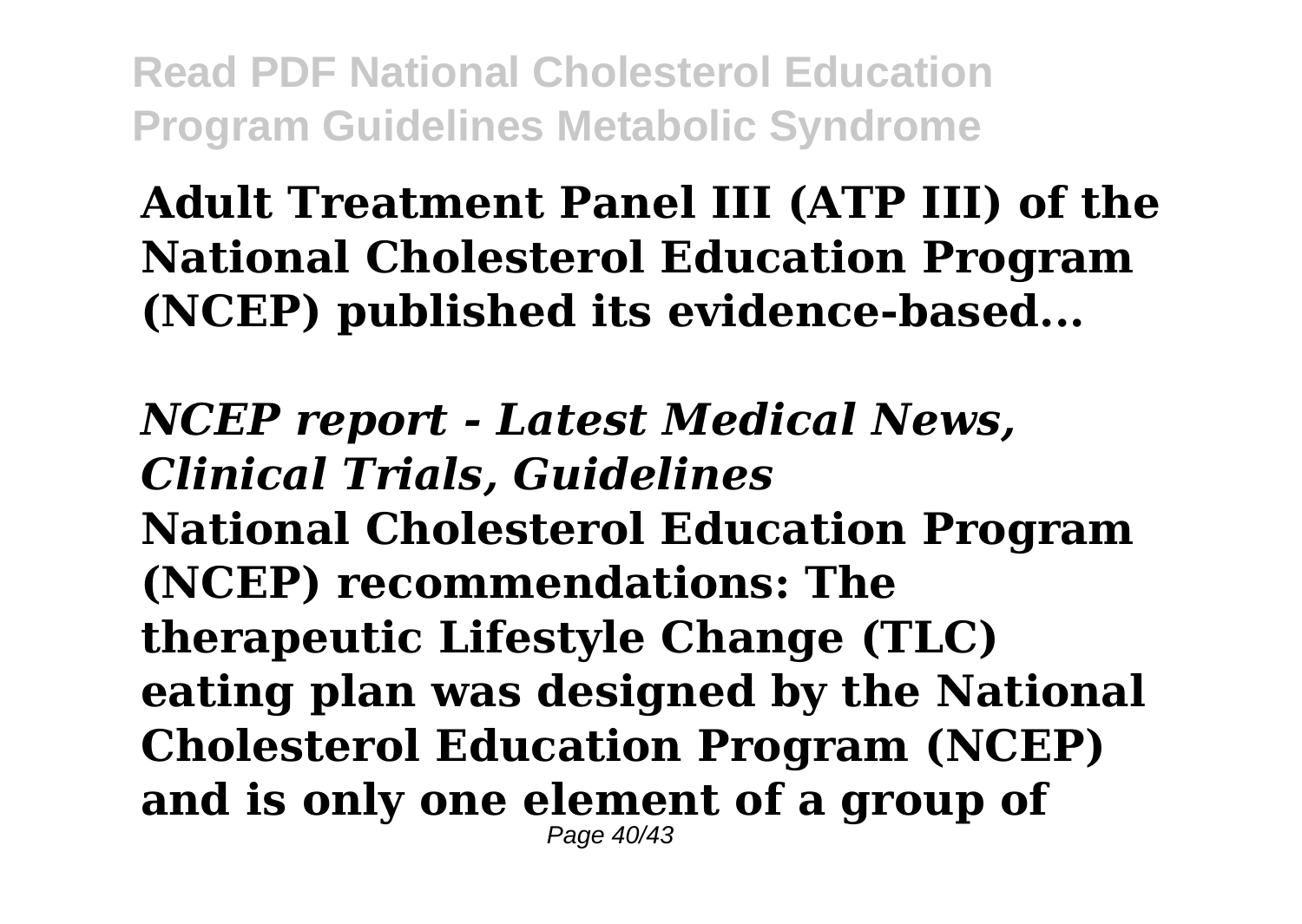### **recommendations designed for living a heart healthy lifestyle.**

### *NCEP recommendations for a heart healthy lifestyle. Life ...*

**To get you started, we have listed The National Heart, Lung and Blood Institute's National Cholesterol Education Program (NCEP) guidelines for cholesterol reduction, called Therapeutic Lifestyle Changes (TLC). These new guidelines introduce the** Page 41/43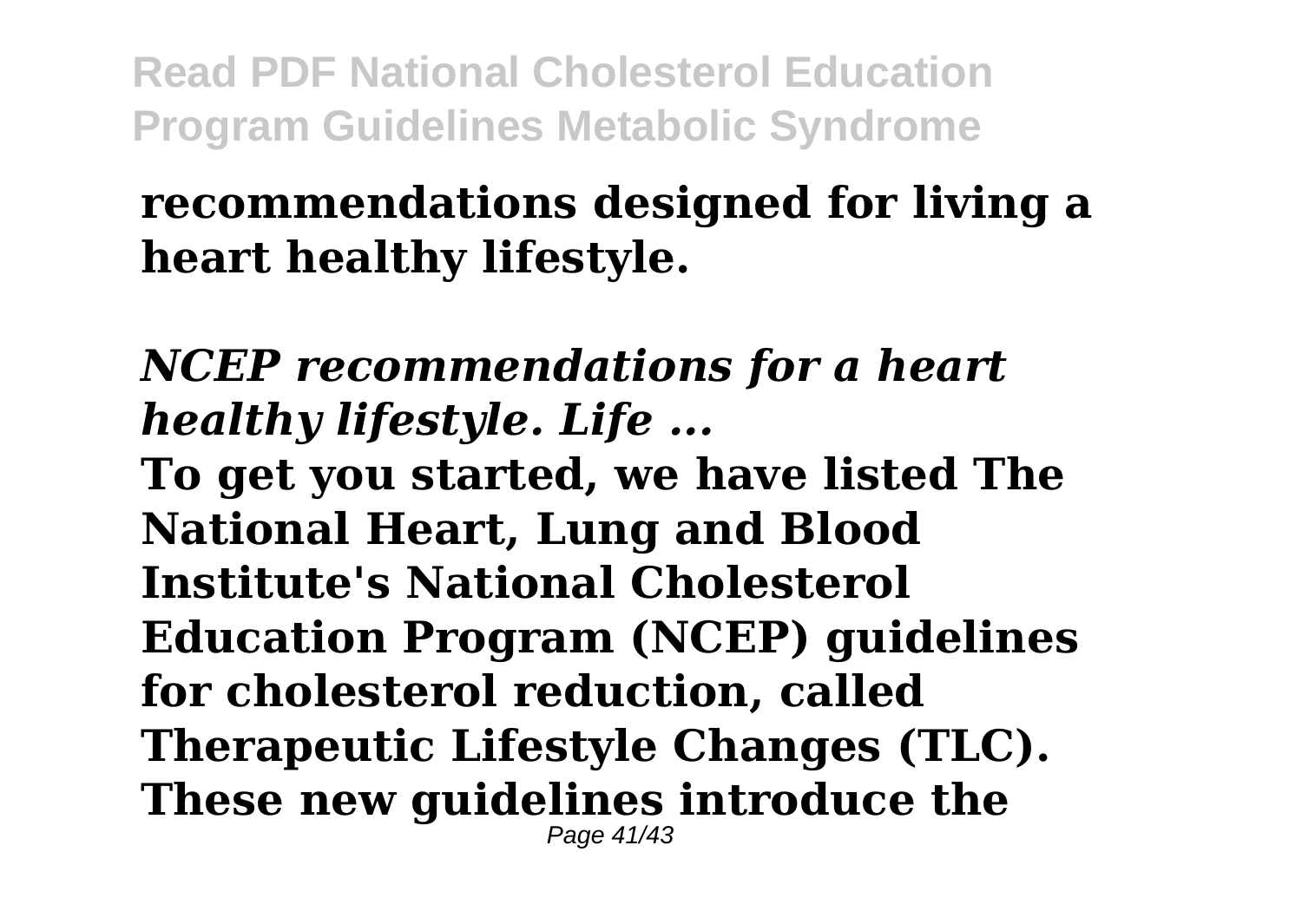### **latest information known to date on how to optimally reduce your risk for coronary heart disease.**

### *Cholesterol & Nutrition - TLC | Health & Prevention ...*

**A 2004 update to the National Cholesterol Education Program's clinical practice guidelines on cholesterol management advised physicians to consider new, more intensive treatment options for people at high and** Page 42/43